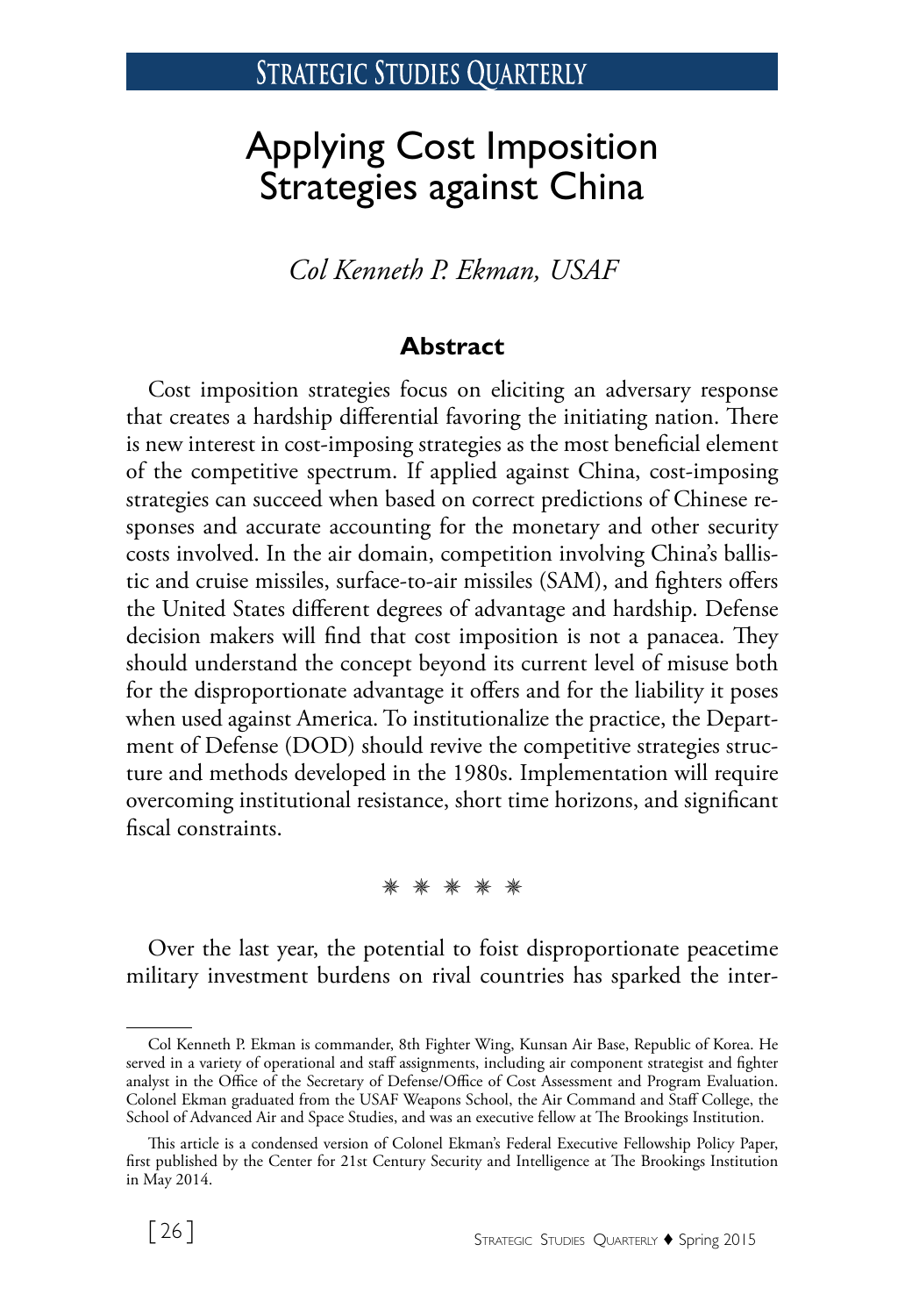est of policy makers and defense practitioners alike. Think tanks like the Center for Strategic and Budgetary Assessments and the American Enterprise Institute have included cost imposition in their prescriptions for future US security strategies. Long-range planning efforts like the DOD *Quadrennial Defense Review* have also considered the approach.<sup>1</sup> Research and development agencies like Defense Advanced Research Projects Agency included the principle when considering new ways of achieving air superiority.<sup>2</sup> Senior military officers have used the term to characterize advantage and disadvantage relative to America's competitors.<sup>3</sup> Further, in his proposed amendment to House Resolution 4310, the National Defense Authorization Act for Fiscal Year 2013, Congressman Randy Forbes tasked the DOD "to conduct a study to identify cost-imposing/competitive strategies focused on countering potential challenges posed by foreign nations."4 Hence, "cost imposition" is rapidly becoming today's strategic concept of choice, suggesting the possibility of attaining greater strategic advantage relative to US rivals.

This article attempts to clarify cost-imposition methods for defense decision makers while applying them to a military competition with China. China's growing influence and aggressiveness appear threatening to US interests and allies in the Far East. Militarily, it has improved its capabilities to challenge US access and security guarantees, including general assurances in the Taiwan Relations Act. The military dimension of US-Sino relations is undeniably competitive, and opportunities for imposing costs upon China may exist as the competition unfolds. The argument begins by defining the concept of a cost-based competitive spectrum leading to cost imposition. It continues by accounting for the range of cost factors between security competitors and delves into *reacting opponent* responses, decisions, and choices linked to the *initiating competitor's* actions. Finally, it presents cost-imposition prospects inherent in key contests between US and Chinese air forces and suggests program, posture, and operating concept changes that could benefit America within each exchange.

# **Defining the Competitive Spectrum**

In a military sense, competition consists of a contest to create an advantageous differential in military capabilities, capacities, and perhaps options between rivals. Competitive strategy, as implemented by the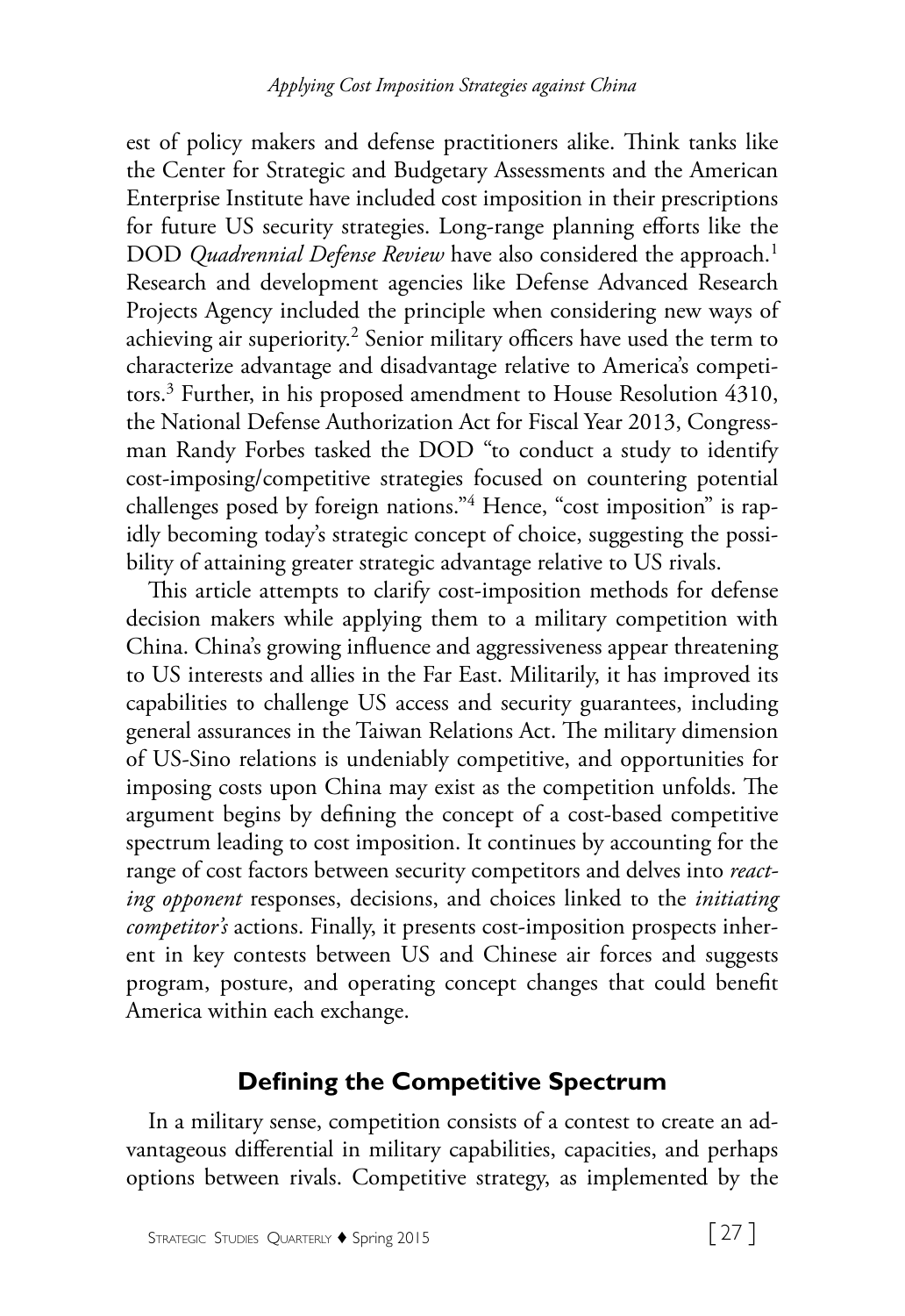DOD in the 1980s, involved "aligning enduring American strengths against enduring Soviet weaknesses . . . to force the Soviets to perform less efficiently or effectively."5 Here cost imposition is defined as a more finely tailored competitive strategy whereby program, posture, and operational concept choices lead an adversary to incur greater hardship fiscal or otherwise—through disadvantageous competition. These costs are incurred in peacetime though the relationship between prewar choices, and the ability to inflict or avoid damages in war should be considered, as the former sets conditions for the latter.

Yet, not every military competition is conducive to, or appropriate for, a cost-imposing approach. Identifying candidate areas for cost imposition involves less an either-or choice and more a correct assessment of where a capability standoff falls along the larger spectrum of military competition (*see* fig. 1). In this case, the competitor's measure of effectiveness consists of the capability advantage created by the choice divided by the commensurate cost or hardship disadvantage. Contests where the competitor realizes less capability advantage or suffers more disproportionate costs fall further left on the spectrum. In some military strength comparisons, a competitor could *want* a rival to have greater strength.<sup>6</sup> These capability areas could include humanitarian assistance and disaster relief, nuclear weapons command and control, or internal security. Figure 1 depicts the resulting cost-based competitive spectrum, showing a trajectory leading to the best case though infrequent option whereby a nation can elicit an advantageous hardship differential from an adversary.



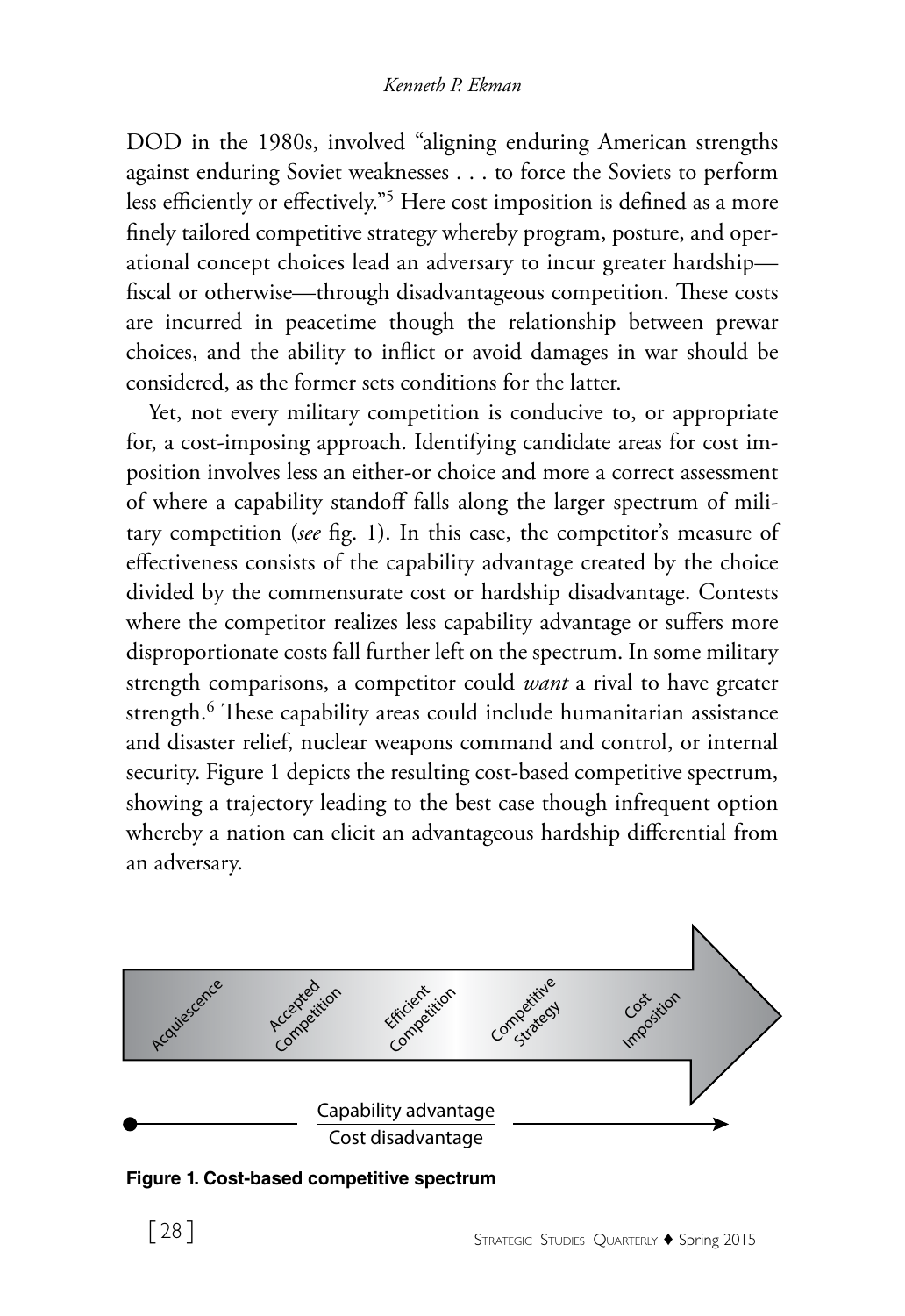From a direct investment perspective, *acquiescence* represents the cheapest and least capable cost-based competition. Here, the competitor chooses to allow an adversary's strength to go uncontested and saves resources in the process. Collective security agreements may permit the competitor to make this choice, as in the case of 25 nations that forego an indigenous nuclear capability while bandwagoning under the US nuclear umbrella.7 In other cases, adherence to weapons-control regimes leads a nation to refrain from adopting certain capabilities like nerve agents, cluster munitions, and space weapons. Finally, the cost or adaptation required to field a competing or countering capability might simply be too much. The Soviets appear to have acquiesced when faced with the prospect of the US Strategic Defense Initiative. Unlike some of its extremist adversaries, the United States has chosen not to field a weapons system comprised of suicide bombers, though the DOD has taken other steps to mitigate this strategy. While acquiescence may appear to offer savings, the collateral costs required to compensate in other areas hardly make acquiescence a free option or an enduring choice. These include the autonomy ceded to join collective security agreements and the potential vulnerability of a competitor's vital interests in the event of conflict.

In a more active though costly approach, a nation could *accept competition* with a rival in a certain capability. Opting to compete creates further choices dealing with sufficiency. Reconciling an element of their military means with their security ends, competitors can compete to win, compete to achieve parity, or compete to create a lesser disadvantage. In setting this balance, a nation can elect to develop either a competing or a countering capability—or a combination of both.

Tradeoffs between quality and quantity and the Soviet conception of "correlation of forces" speak to the pursuit of *efficient competition*. The competitor could develop and operate a weapons system less expensively, as China's People's Liberation Army Air Force (PLAAF) was able to do by purchasing discounted fighter aircraft from the former Soviet Union in the mid-1990s.<sup>8</sup> Alternatively, a nation could enhance the system's effectiveness by employing superior operating concepts, such as the "initiative, innovation, and self-reliance" practiced by Western aircrews, providing them an advantage over their more numerous Soviet rivals.<sup>9</sup> The competitor could also develop and integrate new technologies, potentially delivering more capability for every dollar spent, as occurred in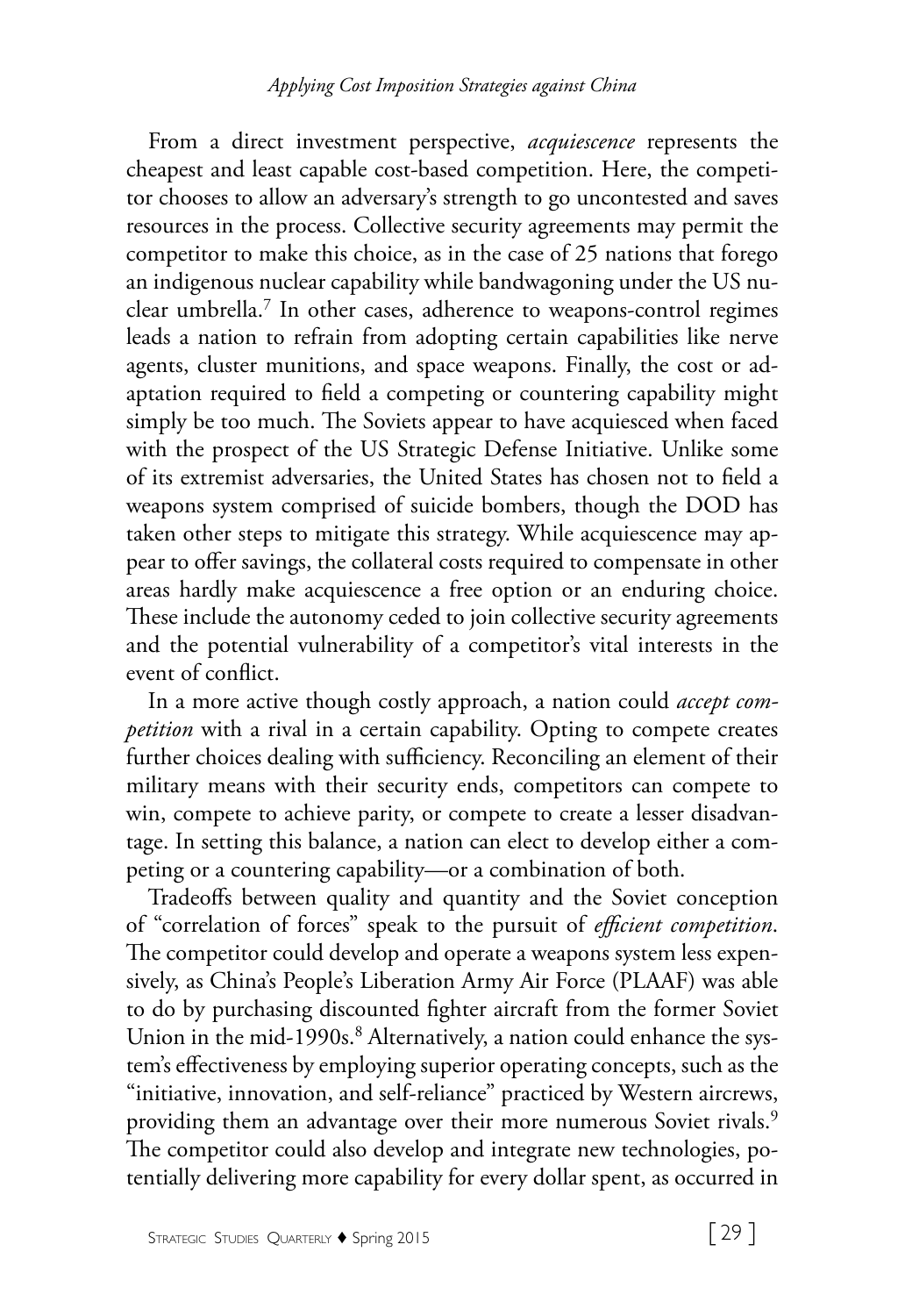the transition to precision-guided munitions. By partnering with other countries possessing complementary weapons systems, the nation can leverage additional capability and capacity. Furthermore, the competitor can shoulder reduced deterrent clout and additional risk should conflict occur by accepting disadvantage in the capability contest. Within the cost-based competitive spectrum, the majority of military rivalries appear to involve either accepting competition or competing efficiently.

The *competitive strategy* approach imparts a new level of effectiveness and efficiency, where a nation possesses an advantage while its rival is disadvantaged. In 1972, Andrew W. Marshall penned *Long Term Competition with the Soviets: A Framework for Strategic Analysis*, proposing that the United States was in a protracted contest with the Soviet Union for military strength, economic growth, and international influence. This realization prompted the national security establishment to focus on cultivating areas of military capability where America already possessed a distinct advantage over the Soviets through the method of competitive strategies.10 The Reagan administration institutionalized the US-Soviet competition by creating the Competitive Strategies Office as an element of the Office of the Secretary of Defense and charged the organization with devising competitive initiatives vis-à-vis the Soviet Union. It functioned until 1991.<sup>11</sup> As a champion of the concept, Secretary of Defense Casper Weinberger claimed several American competitive strategy successes.12 For example, he identified competitive success in antisubmarine warfare capabilities, made possible by US technological advantages in manufacturing, signals processing and acoustics, forward basing of these capabilities on the Soviet periphery, and submarine employment doctrine.13 By choosing further investment in these advantages, the DOD elicited from the Soviets "disproportionate expenditures" to reduce the US threat to their submarine force.<sup>14</sup> As part of this response, Soviet conventional fleet design focused on defending areas close to the Soviet mainland, rather than projecting these forces long distances to threaten American assets in the US littoral.15

Within the spectrum, *cost imposition* represents the holy grail of military competition. Necessary preconditions include the requirement and will to compete, the impetus to do so efficiently, and the potential to do so from a position of capability advantage with ability and intent to elicit a disadvantageous response from an adversary. For the DOD, cost imposition should be waged within a larger framework of military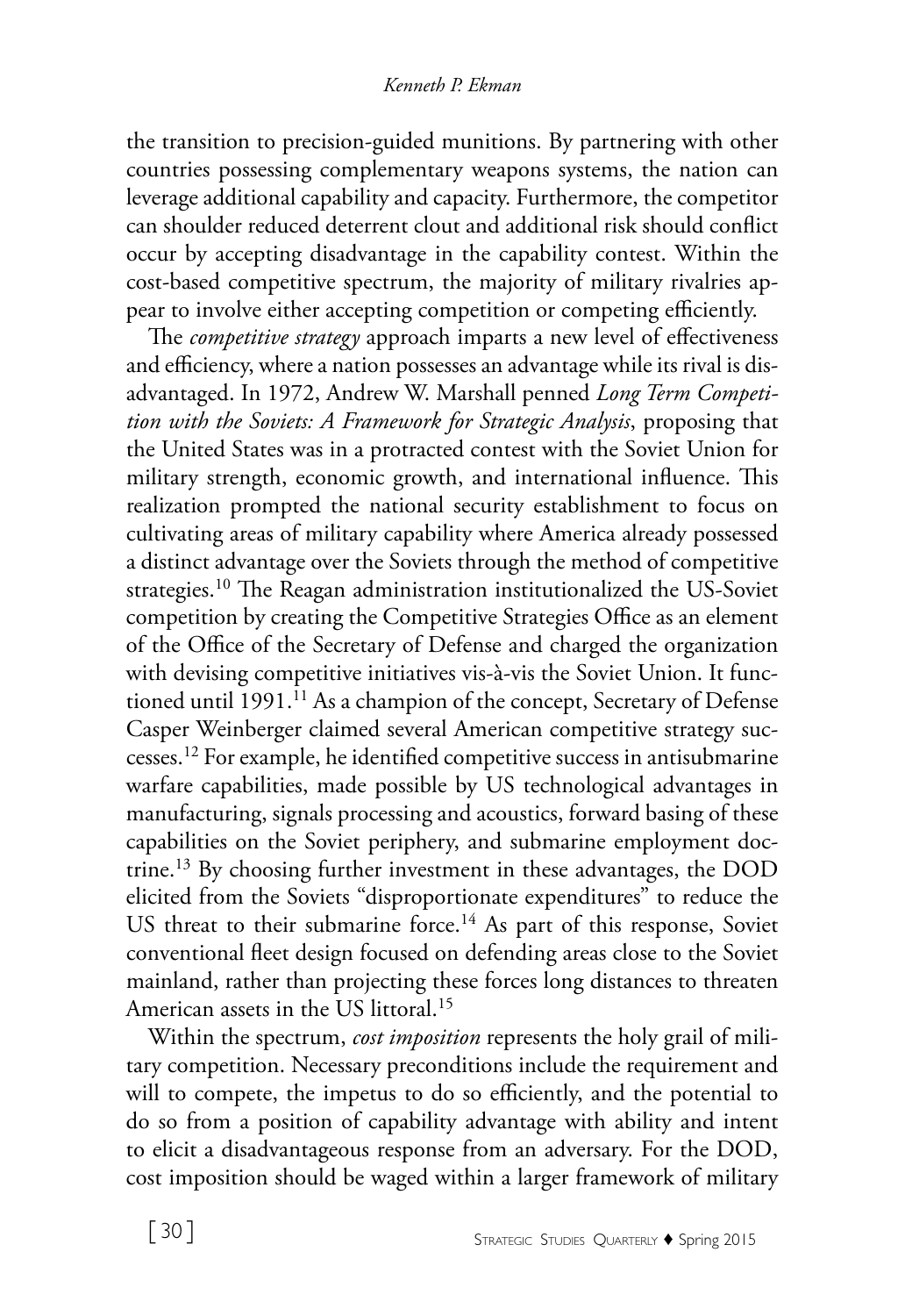competition as an extension of competitive strategies. Successful costimposing strategies yield benefits offered by the range of competition types further left on the spectrum, while allowing the initiating competitor to endure less hardship than an adversary does.

In January 1966, Secretary of Defense Robert McNamara cited cost imposition against the Soviet Union as partial justification for acquiring bombers.16 America leveraged its superior manufacturing, exterior lines offered by bomber bases both at home and abroad, higher quality aircrews, and lead in technologies including radar, navigation aids, communications, and—more recently—stealth.17 The offensive, lowaltitude, and low-observable threat these capabilities posed exploited Soviet paranoia. In response, the Soviet Union fielded over 10,000 SAM systems, numerous early warning and fire-control radar systems, tens of thousands of air-defense artillery systems, and at least 15 different major aircraft systems—many of which were single purpose interceptors.<sup>18</sup> One appraisal listed Soviet expenditures on SAMs alone at \$120 billion to protect the nation's 12,000-mile border.<sup>19</sup> The same group of authors asserted, "American investments in stealth and bomber aircraft in the 1970s compelled the Soviet Union to pay a substantially higher price to continue guarding its airspace from any intruder."20 In the decade prior to the formal advent of the competitive strategies initiative, the Soviet Union's military expenditures exceeded those of the United States by 50 percent.21 Through these investments, the Soviets attained substantial numerical superiority in a wide array of capabilities and were reducing their qualitative disadvantages as well. However, the successful US competitive strategy amounted to closing the military gap in effective and efficient ways that avoided "matching the Soviets tank for tank, ship for ship, or aircraft for aircraft."22

### **Accounting for Costs**

Cost imposition denotes a balance or calculus for gauging a differential in hardship between an initiating competitor and a reacting opponent. These costs can be monetary or less tangible, vary temporally from obsolescence to forward-looking, and create a range of consequences based on the economic strength and composition of each competitor. Clear accounting of costs becomes more important when predicting or assessing the relative advantage represented by hardship differentials.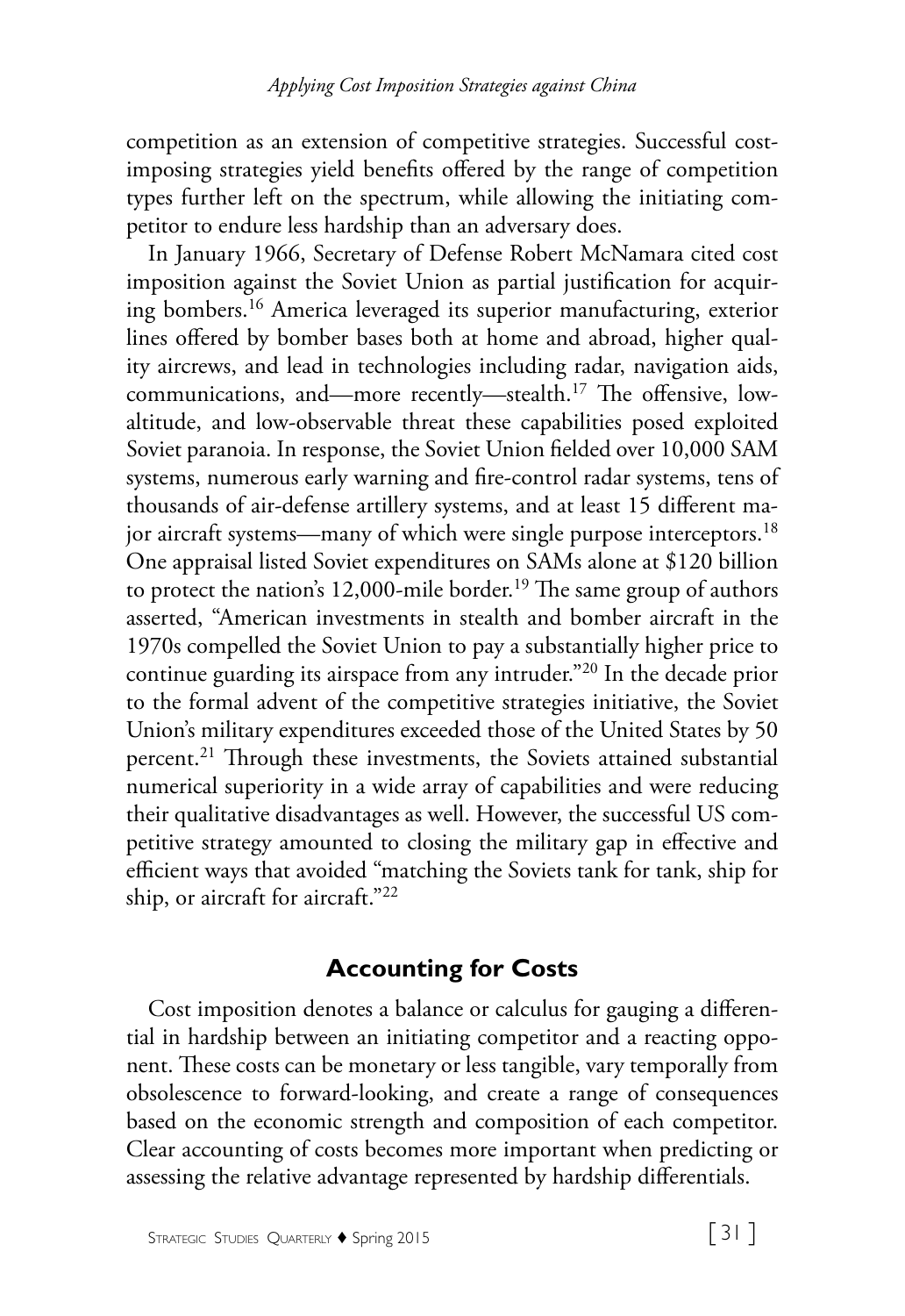The most obvious category includes direct investment costs associated with competing weapons systems. Such expenses would include development, procurement, operating, and modernization costs, as well as costs of associated armament. Using a fighter aircraft example, the imposition calculus would weigh direct investments in each competitor's fighter aircraft arsenal and associated weapons but would include only the portion of those fighter inventories most likely to be engaged in a direct confrontation between the competitors. While immediate program costs only capture a portion of the fiscal burden associated with specific weapons systems, a more comprehensive balance would include personnel costs, leading to consideration of individual service member productivity, unit manpower compositions and associated pay scales, and the broader array of military member entitlements and benefits.<sup>23</sup> Furthermore, a weapons system only comprises one ingredient of an operational capability. Better accounting would include program costs for enabling weapon systems. Going back to the fighter aircraft example, comparisons would include the personnel costs associated with operations and maintenance. Such accounting would also include costs of base support structures and maintenance depots, along with the expenses associated with the mobility, air refueling, and command and control platforms and networks necessary to organize, to train, and to equip the fighter force and to employ it in the security competitor's theater.

When facing a military capability threat, a rival nation can choose to field countering or asymmetric capabilities rather than directly competing technologies.<sup>24</sup> Oftentimes, this is not an either-or choice but rather a mix of competing and countering capabilities. Using the fighter force example, a rival nation could choose to compete via a modest investment in its fighter force, while favoring instead greater investment in SAMs and antiaircraft artillery. From a cost imposition perspective, countering capabilities can induce steep gradients in investment playing fields for all players. A countering capability fielded by a reacting opponent can change the entire calculus. The tendency would be for the counter, in lieu of the directly competing alternative, to be cheaper and thus more advantageous for the reacting opponent. A better measure of cost imposition might include costs of previously fielded systems made obsolete by new capabilities. Loss of utility for sunk costs may constitute an economic and security disadvantage to a competitor. When considering these costs, an imposition calculus will have to include some criteria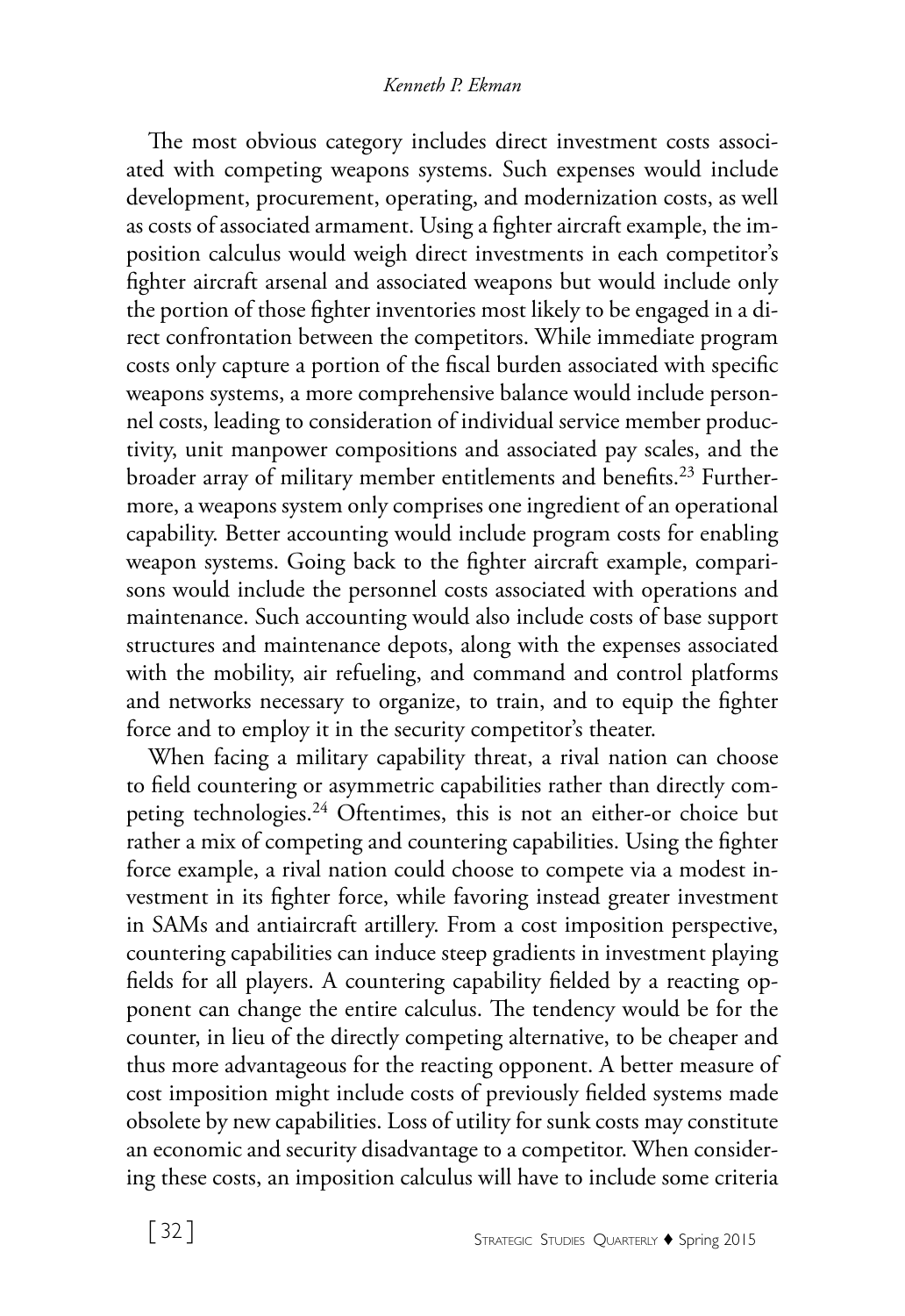to discern between modicums of capability advantage associated with a typical arms competition spiral and fundamentally game-changing capabilities that truly marginalize the preceding capabilities they counter.

Recognizing areas where the United States is a target of an adversary's cost imposition efforts may provide new ways of thinking about how to reduce hardships through more efficient competition. Changes in how America develops, procures, and sustains weapon systems can improve the balance. Personnel and installation costs offer significant potential—as does divestiture of weapons systems—having little impact on already disadvantaged competitor choices. Sustaining long-standing postures benefitting previous competitions entails foregone present and future opportunities. Operational concepts that proved advantageous when confronting lesser competitors may elicit no beneficial response from a peer competitor and thus merit revision. For example, projecting land-based fighters from invulnerable bases and enabling them with tankers; command and control platforms; and intelligence, surveillance, and reconnaissance assets operating close to contested areas spurs few responses from China that benefit the United States. Indeed, insights provided by a cost imposition framework can be as useful in the losing exchanges they illuminate as in the opportunities they identify.<sup>25</sup>

Ultimately, monetary costs become relevant in a strategic sense only when placed in context of the national economies bearing them. Here, the scale and composition of each nation's economy becomes central. At one extreme, the United States can operate at a cost imposition disadvantage indefinitely against countries with small economies, simply because of its capacity to outspend them. These situations merely involve accepted competition where, at most, the United States could aspire to greater efficiency. With near-peer competitors like China, absolute investment costs must be placed in context and may be less relevant than percentages of gross domestic product (GDP) spent. In 2012, the United States spent \$646 billion on defense, equating to 4.2 percent of GDP.<sup>26</sup> At the same time, China spent approximately \$180 billion on defense, equating to approximately 2 percent of GDP.<sup>27</sup> Differences in total sums and percentages of GDP spent only approximate the hardship differential created by cost imposition. In the case of a global power like the United States, only a portion of the nation's spending involves competition with a particular opponent. One estimate attributes 35 percent of the DOD budget, or \$226 billion and 1.5 percent GDP, to Far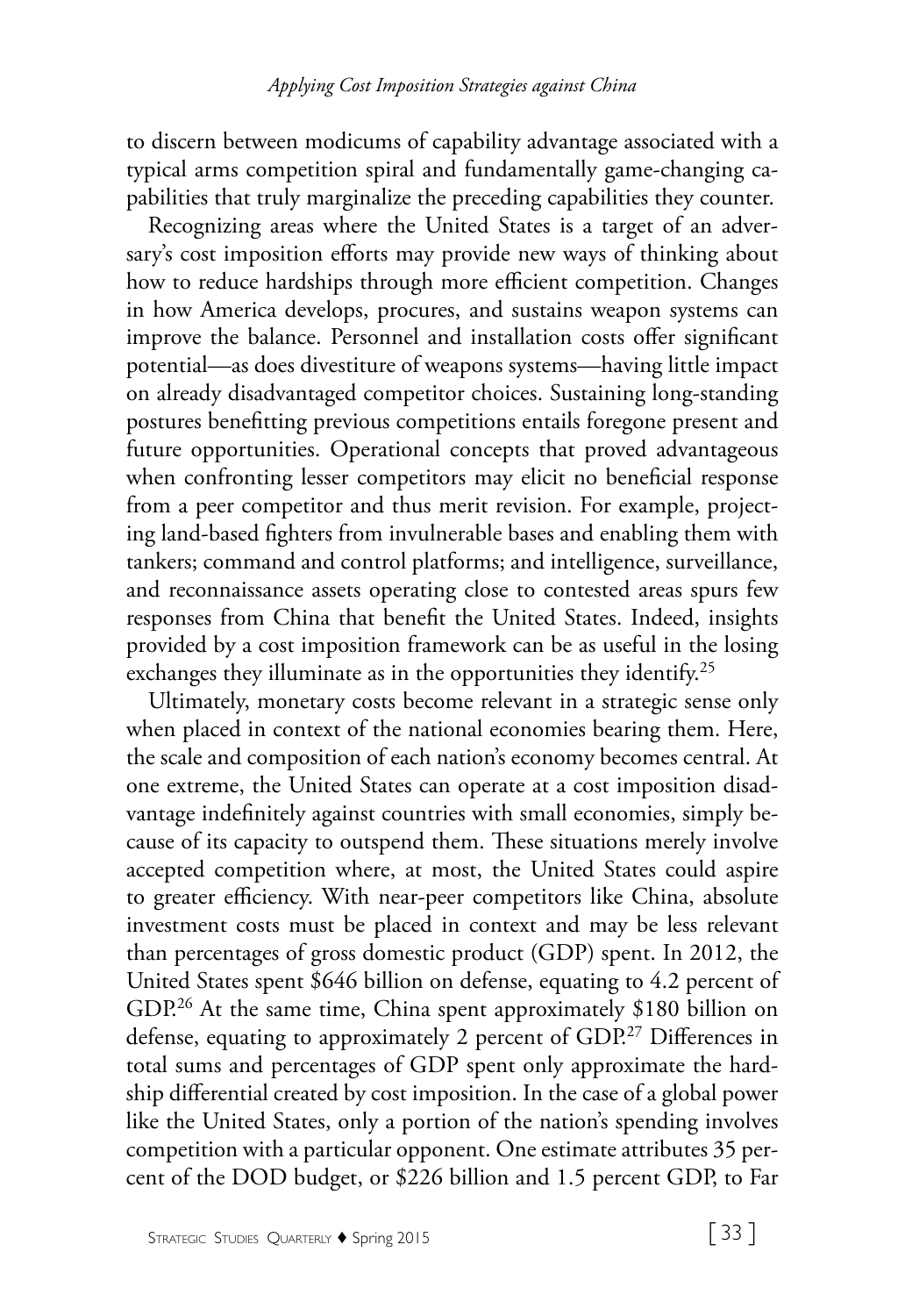East force structure that could be used in a conflict with China, placing the United States and China much closer to spending parity in East Asia.28 Where a security standoff ultimately leverages the will of each competitor's respective population, fiscal burdens at the national level comprise useful quantitative insights.

However, monetary costs only tell part of the story as they account for relative advantage. Cost-imposing strategies rely on fundamentally sound competition, waged efficiently, in a competitive strategies channel where the competitor enjoys an advantage. In the Soviet competitive calculus, quality and quantity of a particular force element were factored into a "correlation of forces" appraisal.<sup>29</sup> Capability and capacity have inherent value, as they constitute "hard power" strength before and during conflict. Better capabilities only loosely translate to military advantage, affected as they are by a nation's ability to adopt and wield them effectively.30 The manner by which each competitor employs groups of weapons systems via operational concepts imparts relative advantage and inherent flexibility that cannot be valued in strictly monetary terms, nor can these factors be accurately assessed. Likewise, the countering or competing operational concepts an adversary develops in response bestow some degree of value to the other side of the balance.

Nobel-winning American economist Thomas C. Schelling acknowledged the challenge of bounding a cost-imposition calculus, observing that relative advantage is more easily determined when focusing on the narrow set of costs directly related to a specific capability contest.<sup>31</sup> He further noted that while accounting within a "suboptimization" was easy, the main thrust of cost imposition involves impacting investment choices occurring outside the area of competition.<sup>32</sup> Nevertheless, when one expands the scope of consideration, the more indeterminate the advantage becomes. Taken to the extreme, when the cost imposition balance grows to consider the entirety of international competition involved, "the best overall strategy, worked out in all its detail, is just the best strategy, all things considered; and any relevant costs have already been implicitly taken into account."33 In the end, if the calculus is too narrow, it misses accounting for the hardships sought by the strategy. If the calculus is too wide, the accounting becomes indeterminate and of secondary importance to an overall appraisal of the competitors' relative security advantage.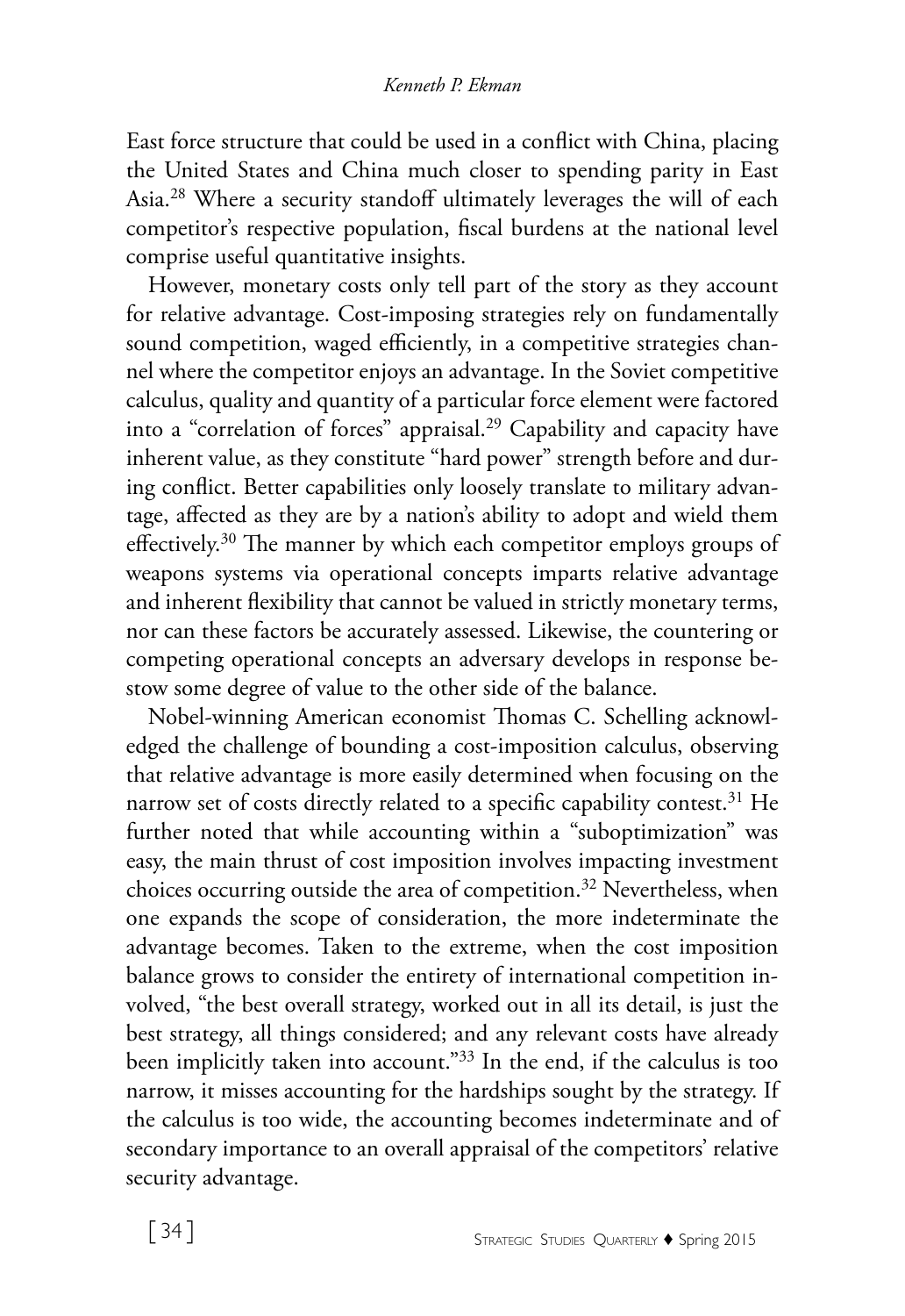The focus on monetary and other costs has a decidedly military bias. Broadly, security competitions and, more narrowly, cost imposition efforts necessarily employ all the instruments of national power. Diplomatic, economic, and information domains each provide their own opportunities for exacting hardships from a security competitor. Each domain possesses its own currencies that lend themselves to accounting and advantage determination to varying degrees. As with any security confrontation, the competitor most likely to win will be the one that effectively harmonizes all these instruments, in part through understanding the real exchange ratios of the various types of currencies involved. Command economies and artificially set exchange rates make this determination even more difficult.

The challenge for defense decision makers involves determining which costs will and will not be considered in an imposition calculus. A collective understanding of a competitor's national economy, defense spending, and methods of employing military capabilities will influence the choices. Selections made to create cost imposition advantage should include clear identification of the expected costs associated with the primary and alternative responses elicited. Practical limitations of insight and time will drive boundaries drawn for considered costs, which will involve some artificiality. Strategists and planners should elevate the discussion beyond comparisons of the cost of one antiship cruise missile to the cost of an aircraft carrier, moving instead to a comparison of the systemic costs of those opposing capabilities. Certainly, in defense circles no straightforward answer attends the question, "How much does it cost?" Valuation of cost imposition balances will be no easier.

Finally, the DOD should carefully consider both the reliability and vulnerability of the collective security partners affected by a cost-imposing strategy.<sup>34</sup> When a strategy relies on the capability contributions of one or more allies, the United States should proceed only with the reasonable assurance that partners will make good on their future contributions—lest the desired hardship differential be diminished. When designing a cost-imposing strategy excluding partner contributions, the DOD should still gauge the potential for collateral damage resulting from the ensuing bilateral capability contest. While collective security arrangements can significantly exacerbate the hardship differential in America's favor, the intricacies of each partner's decision calculus should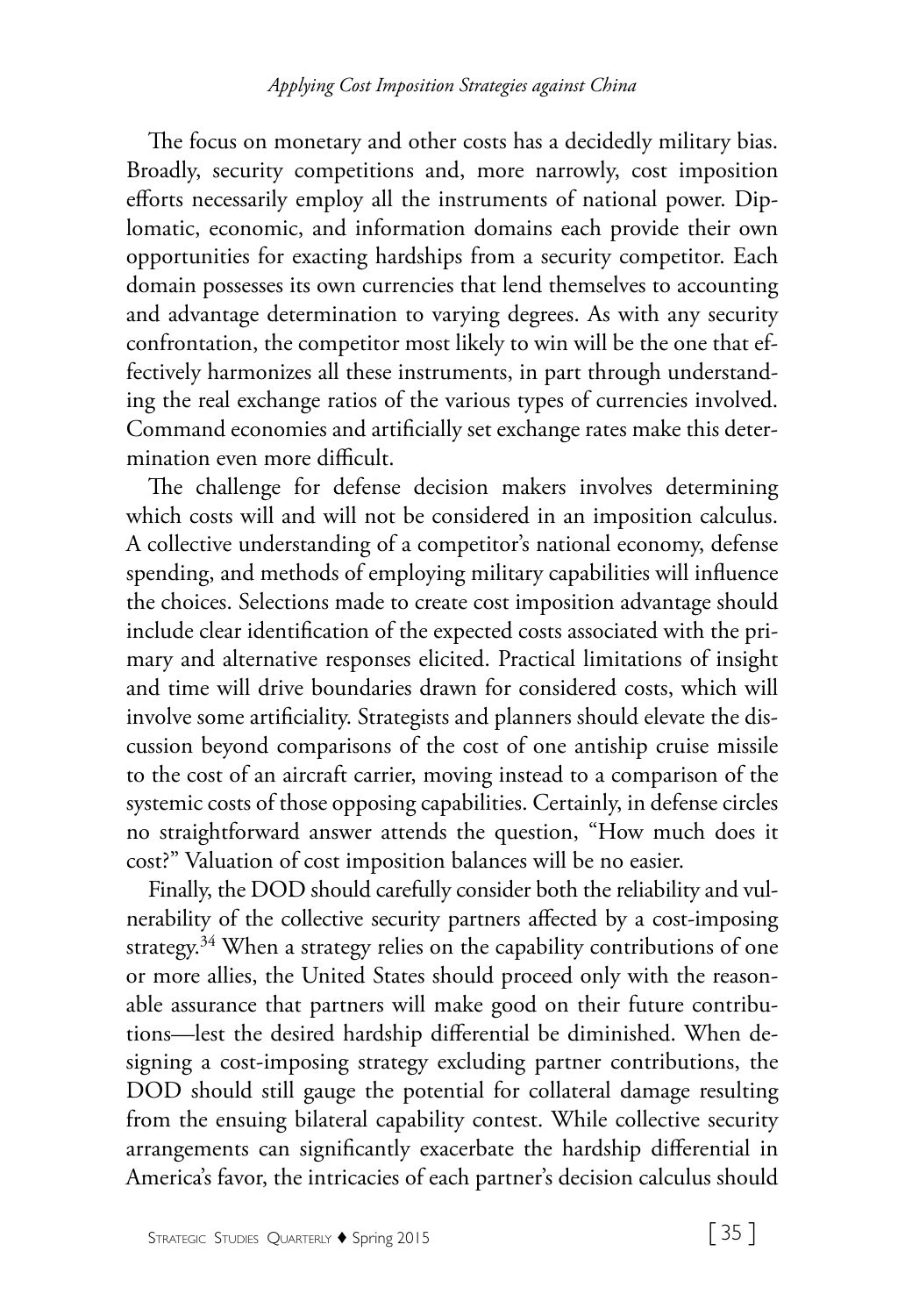be understood to prevent costs being placed back on the alliance leader and to preclude fracturing the alliance itself.

# **Gauging Adversary Response**

Prospects for cost-imposing strategies depend on defense decision makers' success in anticipating an adversary's response to a DOD program, posture, or operating concept choice. Absent understanding of a nation's intentions behind a competitive choice, it is difficult to make judgments regarding which choices were failed strategies and which choices were further left on the competitive spectrum. A variety of cause and effect relationships informs international security relations and how they could enable cost-imposition attempts into potential points of leverage. Even when the opportunity exists, going forward with a cost imposition strategy may not yield benefits and may actually do more harm than good. Certain arms race tendencies or crisis stability concerns could restrain cost-imposition attempts. Unfavorable differences in adoption capacity between the initiating competitor and the reacting opponent could also prompt inaction. In situations where the competitive choice is less likely to elicit the desired reaction and alternative reactions carry greater disadvantage, the competition should end. Furthermore, if a cost-imposition strategy is to sharpen rather than diminish a nation's competitive edge, decision makers should consider several contextual variables.

The initiating competitor should have reasonable confidence that the reacting opponent perceives itself in competition in the selected capability area. In absence of an opponent's commitment to compete, the initiating competitor's choices are unlikely to elicit the desired reaction. This situation leaves the initiating nation incurring all the additional costs and likely results in a hardship differential that favors the reacting opponent. Particularly at the outset of a cost-imposing strategy, the initiating competitor should gauge the likelihood that the increased competition will prompt the opponent to react in overt conflict. A new, surprising, or highly disadvantageous hardship differential could fan the embers of a latent *casus belli* between the two competitors. Arms race theory warns that conflict is most likely at the outset of the race.<sup>35</sup> In their book, *Strategic Reassurance and Resolve*, authors James Steinberg and Michael O'Hanlon repeatedly caution against the destabilizing effects an arms race between the United States and China could have.<sup>36</sup> While carefully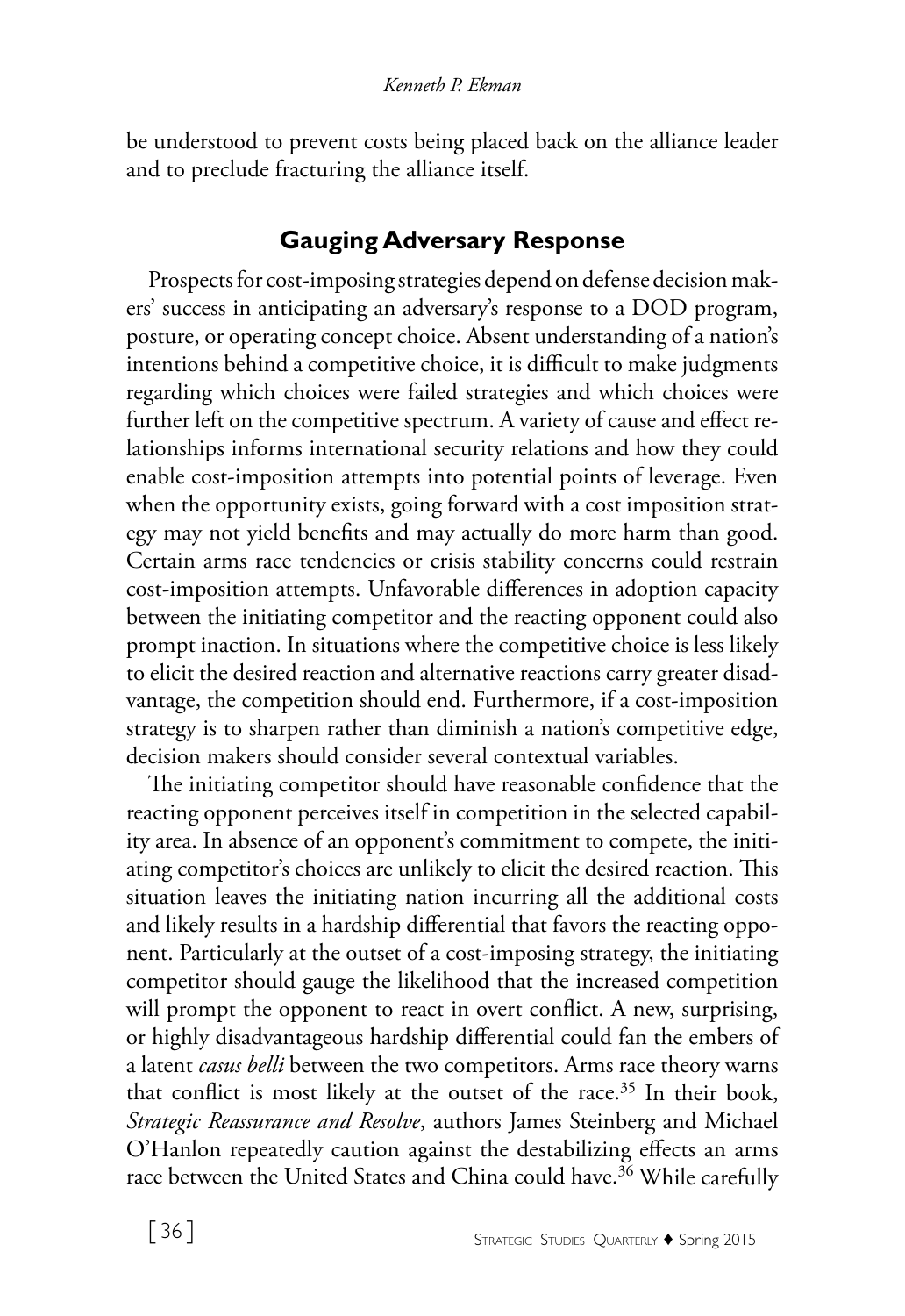managed arms races may actually contribute to crisis stability and conflict avoidance, they likely derive their stability from clear mutual understanding between competitors reinforced by control regimes. When an arms control agreement limits each competitor's maximum defense investment or fixes their respective investments by prescribing a ratio, the monetary context becomes zero-sum. When an adversary reacts by spending to shore up a weakness, other capability areas must suffer because the adversary cannot increase the quantity of resources available for defense. Steinberg and O'Hanlon propose instituting a two-to-one military spending ratio for the United States and China, respectively.<sup>37</sup> While their main intent is to limit an overall arms race between the countries, such an agreement could increase the likelihood that costimposing strategies would exact greater hardship differentials and yield more competitive advantage. Thus, the existence of and mutual adherence to arms control agreements can increase cost-imposition efficacy. Because of the conflict risks they pose, when the relationship between two competitors appears precarious, cost-imposing strategies are better left unwaged, regardless of the hardship differential returns they offer.

Another dangerous opponent reaction would witness an unforeseen technological breakthrough coupled with the financial intensity and organizational capital to adopt it. This breakout alternative reaction could change the competition, placing the initiating nation at a disadvantage. A sound assessment of the opponent's research and development enterprise can help mitigate this outcome, as would pursuit of similar innovation by the initiating competitor. Opaque societies make this appraisal more difficult. As an example, the commander of US Pacific Command stated in October 2009, "In the past decade or so, China has exceeded most of our intelligence estimates of their military capability and capacity, every year."38

# **Decision Theories and Competitor Choices**

While multiple theories like rational decision, deterrence, spiral, and arms control cast each competitor as monolithic and perfectly perceptive of the external environment, Robert Jervis disaggregates competitors and injects more potential for fallibility. He posits that decisions are made by inherently flawed people, that competitors should be disaggregated to allow multileveled analysis, and that decisions occur in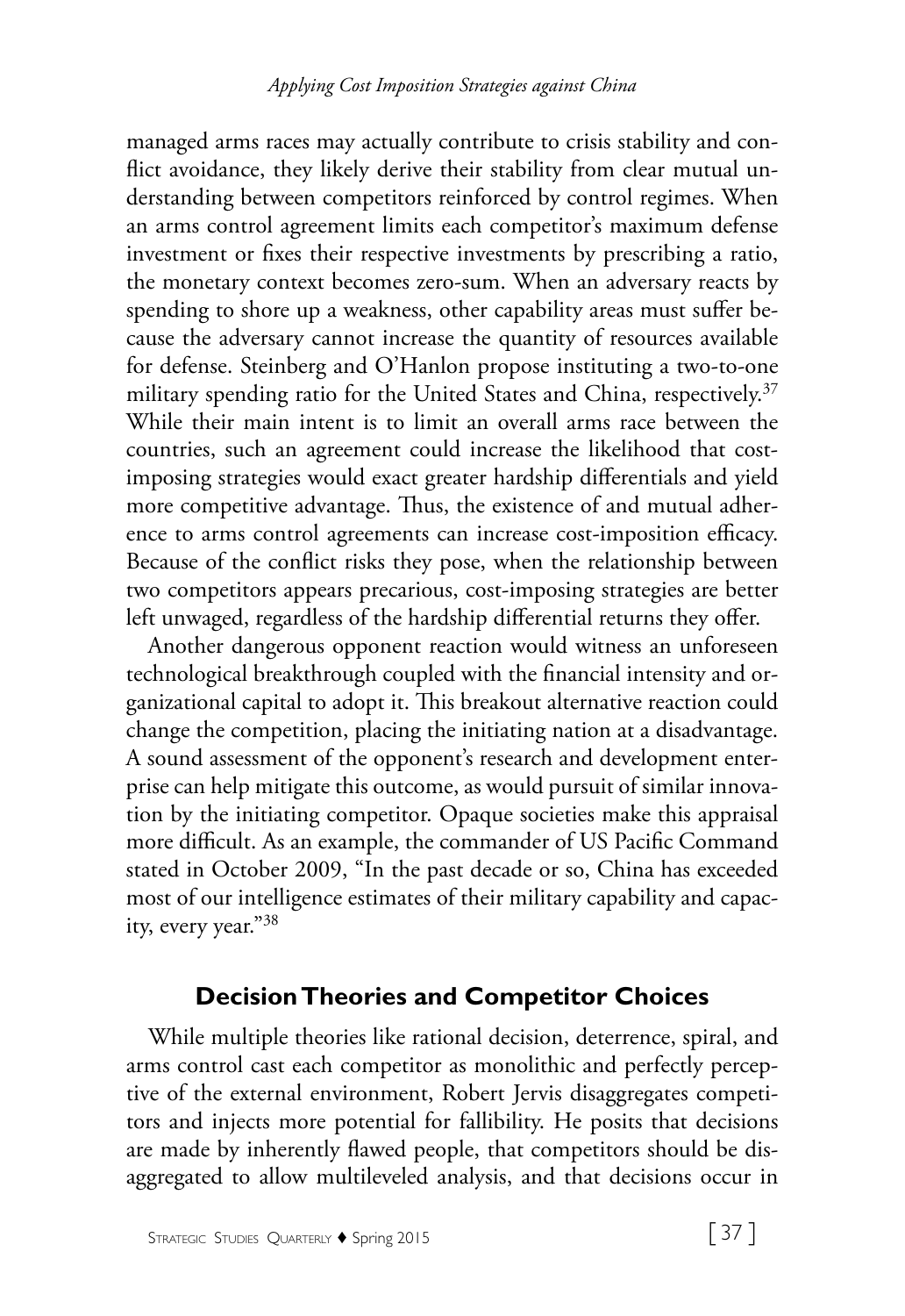the "fog of foreign policy making" due to varying degrees of perception and misperception.<sup>39</sup> Therefore, competitor choices become products of complementing or competing interests at decision-maker, bureaucratic, domestic political, and international environmental levels.<sup>40</sup> Furthermore, competitors make choices based not only on their perceptions of the security environment but also on the "evoked set" of concerns and information dominating one or more of these factions' cognizance at the time of the decision.<sup>41</sup> Theories like Jervis's help spur defense decision makers to better understand a security competitor's intentions, predispositions, and decision-making processes before selecting cost-imposing strategies. Recognition that even the deepest of understandings can still yield suboptimum choices is inherent to this degree of insight.

Alternatively, some capability challenges go unanswered. One riddle of US-Sino competition queries why, despite America's significant submarine capability advantage and the impact this force would have in any conflict between the two nations, China has refrained from developing a significant antisubmarine warfare (ASW) capability vis-à-vis the United States.<sup>42</sup> China employs its diesel attack submarines (SS) for coastal defense, offensive mine warfare, and as local sources of intelligence.<sup>43</sup> Chinese SS capabilities are appropriate to counter diesel submarines operated by potential regional adversaries but have limited to no capability against American nuclear attack and ballistic missile submarines, the most difficult ASW targets.<sup>44</sup> Furthermore, the littoral focus of very limited Chinese ASW capabilities involves operating in poor acoustic conditions present in the Yellow, East China, and northern South China Seas; whereas, US submarines have the ability to maneuver at will in Chinese coastal waters.<sup>45</sup> Moreover, China does not appear to be making any major investments to improve its ASW force.<sup>46</sup>

Following the advent of a significant military innovation, competitors may or may not choose to exploit it. Political scientist Michael Horowitz characterized competitors' ability to respond as adoption-capacity theory, stating that "once states have the necessary exposure to an innovation, the diffusion of military power is mostly governed by . . . level of financial intensity required to adopt . . . and the amount of organizational capital required to adopt."<sup>47</sup> Adoption-capacity theory explained otherwise anomalous responses to military innovations and provided insights supporting better imposition choices. For example, the theory explained why—despite the 70-year existence of nuclear weapons—only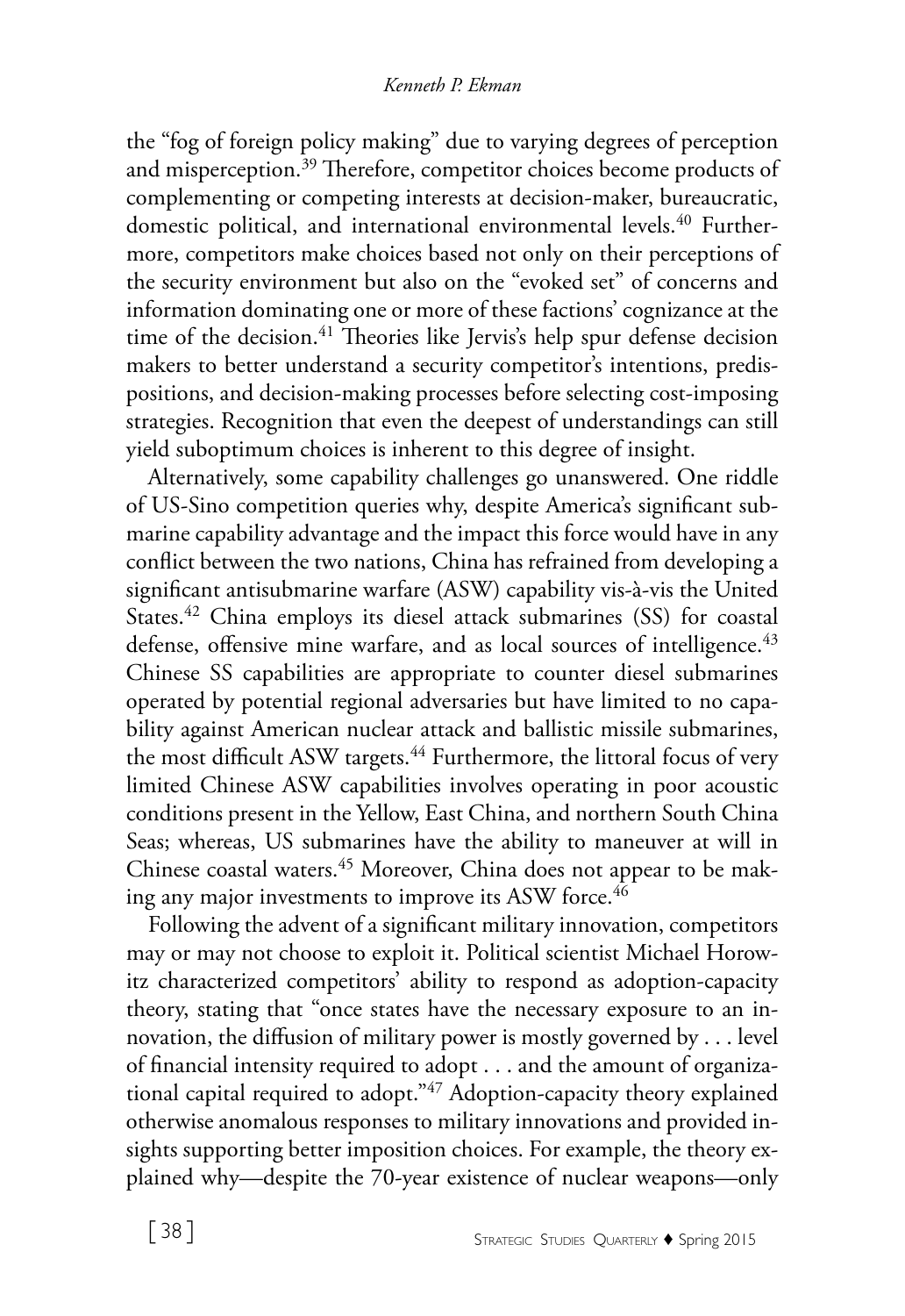13 states adopted the technology, highlighting the financial intensity involved in developing and sustaining a nuclear weapons program.<sup>48</sup> Rather than compete or counter, competitors may elect instead to harness the capabilities of a third-party nation, deferring substantial costs. When financial intensity or organizational capital precludes adoption, bandwagoning is an alternative response to the emergence of a military innovation.49 For example, by bandwagoning under the US nuclear umbrella, 25 North Atlantic Treaty Organization (NATO) nations have foregone the financial intensity of developing indigenous nuclear weapon capabilities. The same recourse occurs in the case of mature, conventional capabilities. Collective defense alliances like NATO allow member nations to forego or share significant financial burdens, benefiting the cost-imposition balance relative to the alliance's security competitors. Foreseeable competitor responses to US cost-imposition attempts should include the bandwagoning option and address the counterreactions the United States would apply in response.

As a corollary, the United States has opportunities to leverage the investments and capabilities of its allies in a way that tilts the cost-imposition balance to its advantage. Direct military aid to allied nations provides a net capability increase while reducing US expenditures on costs such as manpower, installations, and enabling capabilities. Relatively inexpensive theater security cooperation bolsters both the capability and interoperability of allied militaries—thus, imparting a new slope to the balance of forces. Foreign military sales improve interoperability. They also provide an economic boost to US companies, while denying sales, economies of scale, and associated interoperability benefits to a competitor. However, third-party consideration can also constrain otherwise advantageous cost-imposing strategies. Fielding an improved weapons system or posturing a capability in a particular location may prompt an opponent's response, placing allies at further disadvantage. This predicament would effectively constitute cost-imposition collateral damage. Because of a competitor's choice, allies bear increased hardship in their attempts to reset the balance. Thus, the primary and alternate responses of allied nations, particularly those proximate to a competitor, become essential considerations when developing cost-imposing strategies. At best, complimentary allied responses can further tip the cost-imposition balance against the opponent. At worst, allies could abdicate for finan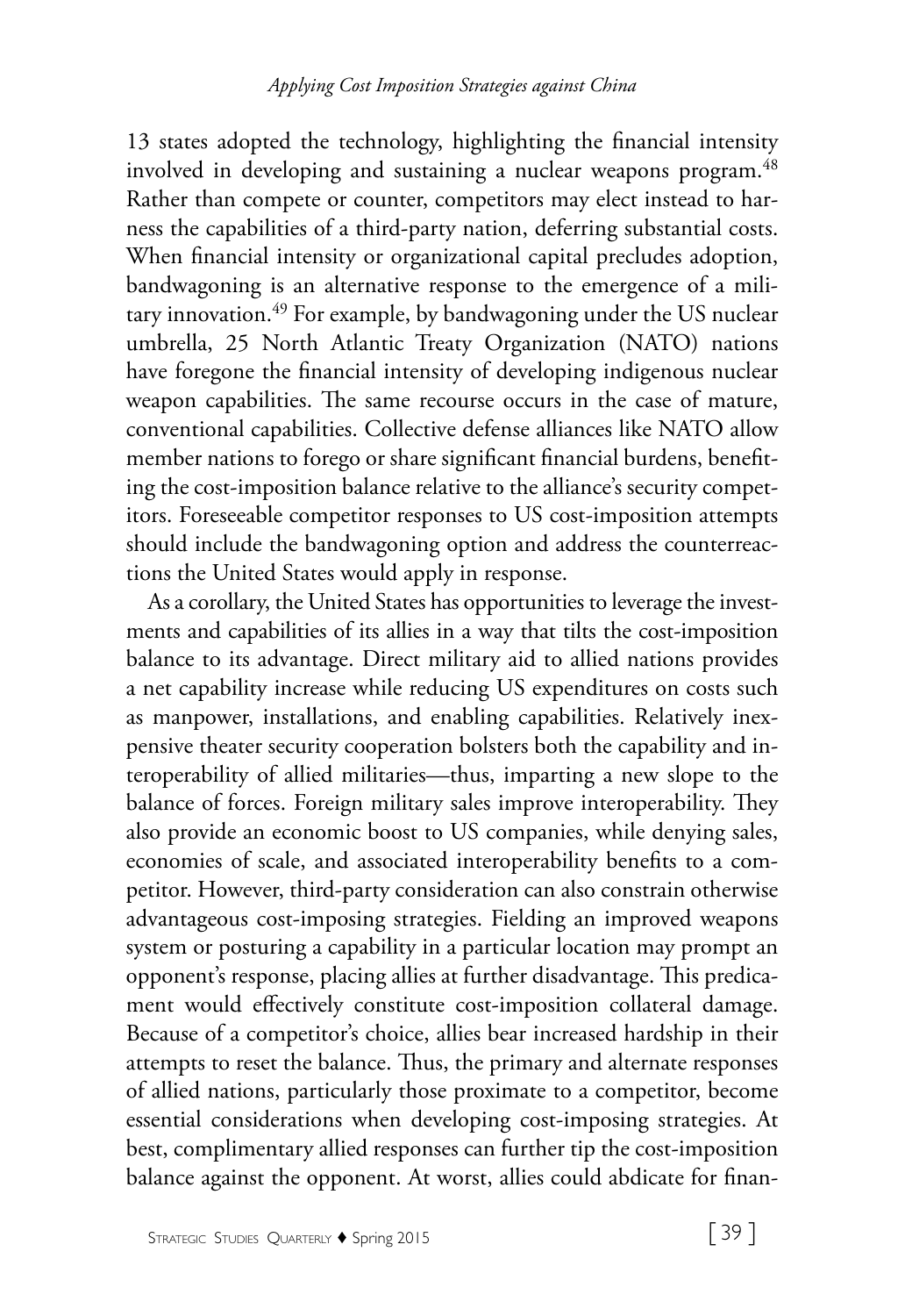cial intensity or organizational capital reasons and either adopt a neutral stance or bandwagon with a US rival.

Theorists acknowledge to a varying degree uncertainty in eliciting a desired reaction from a competitor. Specifically on the subject of cost imposition, Schelling argued that small differences in a reacting opponent's demand for a capability can create large differences in the actual response.50 The presence of "demand elasticity" creates the situation where a competitor's action cannot reliably elicit the intended reaction, which in turn decreases the likelihood of creating a favorable hardship differential.<sup>51</sup> Unpredictability makes the loop of assessment, feedback, and adjustment a critical element of successful cost-imposing strategies. An additional consideration driving cost imposition deals with the degree to which program, posture, or operational concepts affect crisis stability between competitors. The history of nuclear arms competition includes several cases where a new capability introduction, change in force posture, or revised operating concept bolstered deterrence but made the path to conflict more likely and more difficult to arrest.<sup>52</sup> As an example, in the mid-1960s Secretary of Defense McNamara chose to field multiple independently-targetable reentry vehicles (MIRV) on US submarine- and land-based missiles as a competitive counter to predicted Soviet antiballistic missile capabilities.<sup>53</sup> This choice produced a first-strike incentive and reduced crisis stability between the two nations, an unintended effect that took over 30 years to remedy.<sup>54</sup> In a conventional sense, long-range, highly destructive, one-time use systems lack the ability to perform proximate, graduated, tit-for-tat escalating operations. While America tends to favor the offensive as a powerprojecting nation, defensive systems can stall an opponent's initial attack and provide intermediate options between peace and full-scale conventional conflict.<sup>55</sup> Ultimately, decision makers must consider costimposing choices yielding prewar opportunities in light of the degree to which these options help or hurt US flexibility to respond in an advantaged but graduated manner should hostilities commence.<sup>56</sup> Therefore, when focused by clear understanding of how the interaction between the competitors may unfold, a cost-imposing strategy has greater probability for success. Sun Tzu famously counseled strategists to know their enemies and to know themselves.<sup>57</sup> By understanding the complexities of cost-imposition interactions, decision makers may refine the discussion and make more successful choices.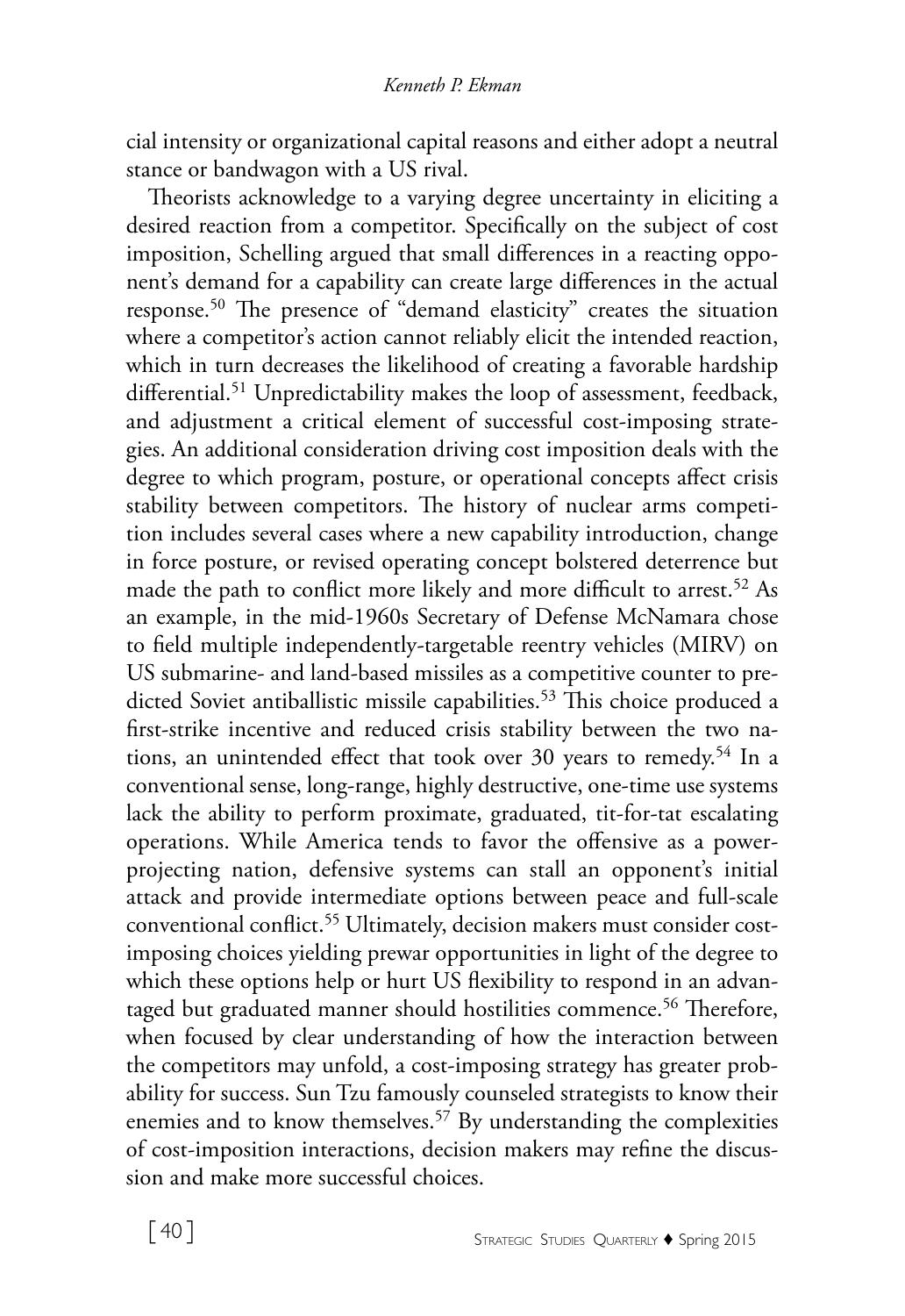# **Cost Imposition and China**

Over the last two decades, China's defense spending has increased by an annual average of 11 percent in real terms and at a rate slightly more than China's GDP growth.<sup>58</sup> By 2020 China's defense spending will likely approach \$300 billion, while US defense spending will likely remain close to \$550 billion.<sup>59</sup> By 2030, China's budget could reach \$500 billion, based on GDP projections.<sup>60</sup> Within these timeframes, the United States and China will come much closer to military spending parity than the current balance suggests. China's rapid economic and military rise, investments in capabilities that thwart US regional security guarantees, and aggressive sovereignty claims signify ongoing competition with the United States. Since the 1990 Gulf War, and particularly after a successful US deterrent response in support of Taiwan in 1995– 1996, China has aggressively sought to nullify US military advantages in the Far East.61 However, the United States is late even to acknowledge the competition exists, partially due to preoccupation with campaigns in Iraq and Afghanistan.<sup>62</sup> Not until 2012 did the Obama administration identify the need to rebalance toward the Asia-Pacific, and only in November 2013 did National Security Advisor Susan E. Rice describe "managing [the] inevitable competition" with China.<sup>63</sup> Especially in the case of China, the US defense establishment clearly recognizes the potential value of cost-imposing strategies. When opportunities exist to impose costs, the DOD should impose them via program, posture, and operational concept choices offering the most lucrative hardship differentials.

# **A Framework for Competing with China**

In their article, "U.S.-China Balance in a Three Game Framework," David Frelinger and Jessica Hart suggest the military balance between the two nations, and particularly the implications of the PLAAF's modernization, can be assessed within three different game frameworks: influence, third parties, and power.<sup>64</sup>

Each of these frameworks involves a different scope, which in turn invokes different strategic ends along with alternate competitive ways and means to achieve them. The game of influence involves largely political competition—with the military in a supporting role—for influence and primacy in a variety of regions. For the United States, this region may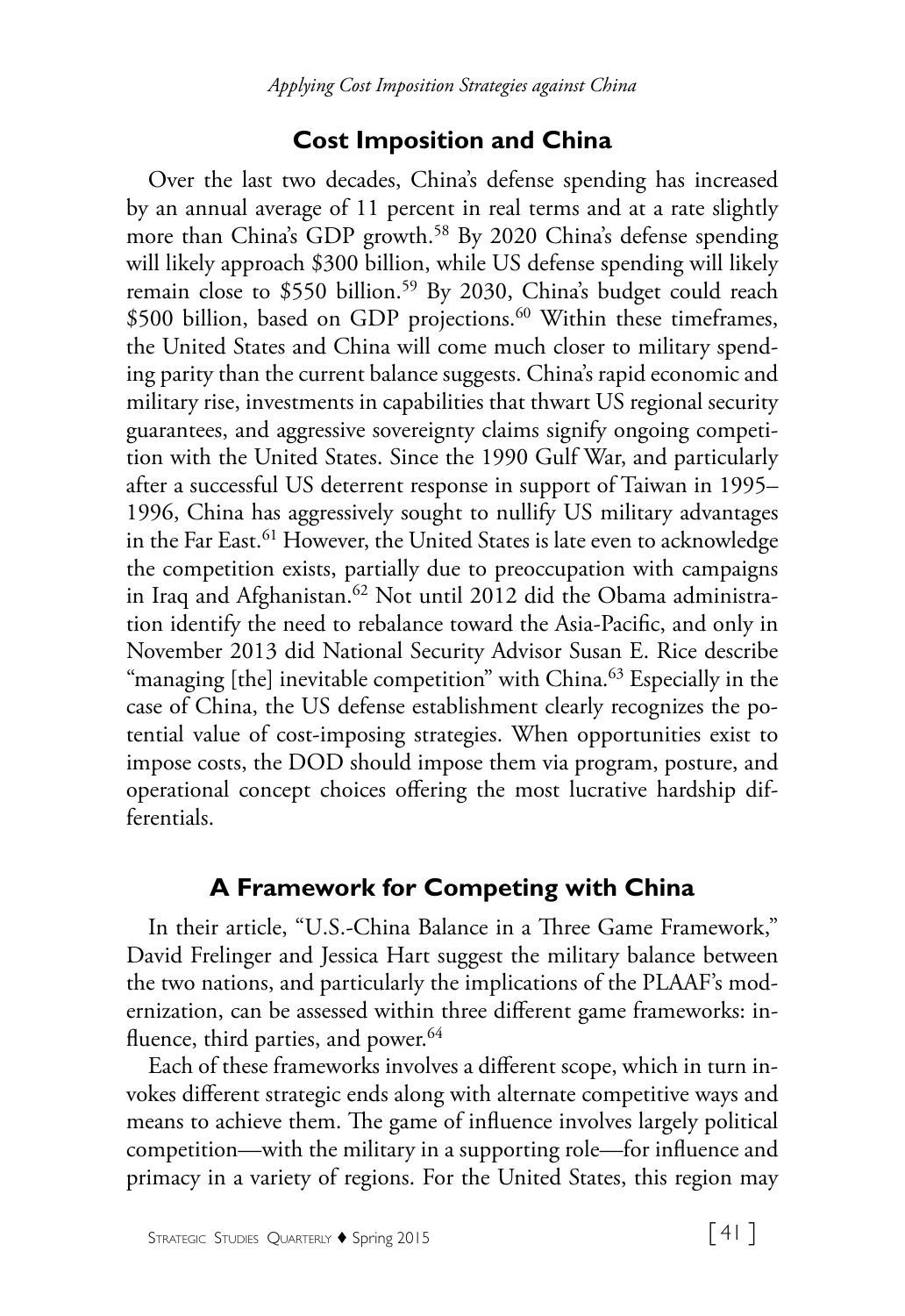be global, while for China, the focus may be narrow and consist of the Taiwan Strait and the South and East China Seas.<sup>65</sup> Secondly, the battle over a third-party game largely emphasizes the military power balance, as it would affect conflict over a third nation or over that nation's key interests. Stakes in this game can be highly asymmetric, with one competitor ascribing greater importance to control of the third party. This asymmetry of stakes and interests also makes armed conflict over disputes unrelated to the third party highly unlikely.<sup>66</sup> Thirdly, the great power game has the broadest scope and highest stakes, leading to valuing every interaction between two competitors within a zero-sum calculus.<sup>67</sup> Regardless of which game ultimately best typifies US-Sino relations, cost imposition offers potential benefits if well played.

The entire concept of competitive strategy inverts the more traditional approach to building military power. The strategy focuses more on the reacting opponent than on the United States. Rather than countering opponent strengths, the strategy exacerbates opponents' weaknesses. In the three-move process, the goal is to elicit a specific adversary reaction. The action taken by the United States is secondary and may require adjustment. When the adversary displays an unexpected reaction, increased investment in previous choices would further entrench an obsolete action while foregoing a more appropriate counterreaction.

A measured competitive framework in the military domain against China could be one that emphasizes Frelinger's and Hart's battle over a third party. This approach acknowledges the asymmetries of national interest and constrains the military balance to proximate forces and those likely brought to bear in the event of conflict. It would localize the contest in the areas bounded by the South and East China Seas, Taiwan and the Taiwan Strait, plus eastern portions of mainland China. The competition would remain largely beyond reach of US territories and compel China to make further investments in primarily defensive programs, postures, and operating concepts. The conditions are largely set for an air component arms race specifically focused on fighter aircraft and armaments, where the United States need only preserve its advantage while emphasizing quality over quantity. A lesser game of influence can be played in other regions of the world, where US capabilities and experience can eclipse China's peacekeeping, humanitarian assistance, and disaster response initiatives. Other activities, such as dealing with piracy off the Horn of Africa, will offer opportunities for US-Sino coop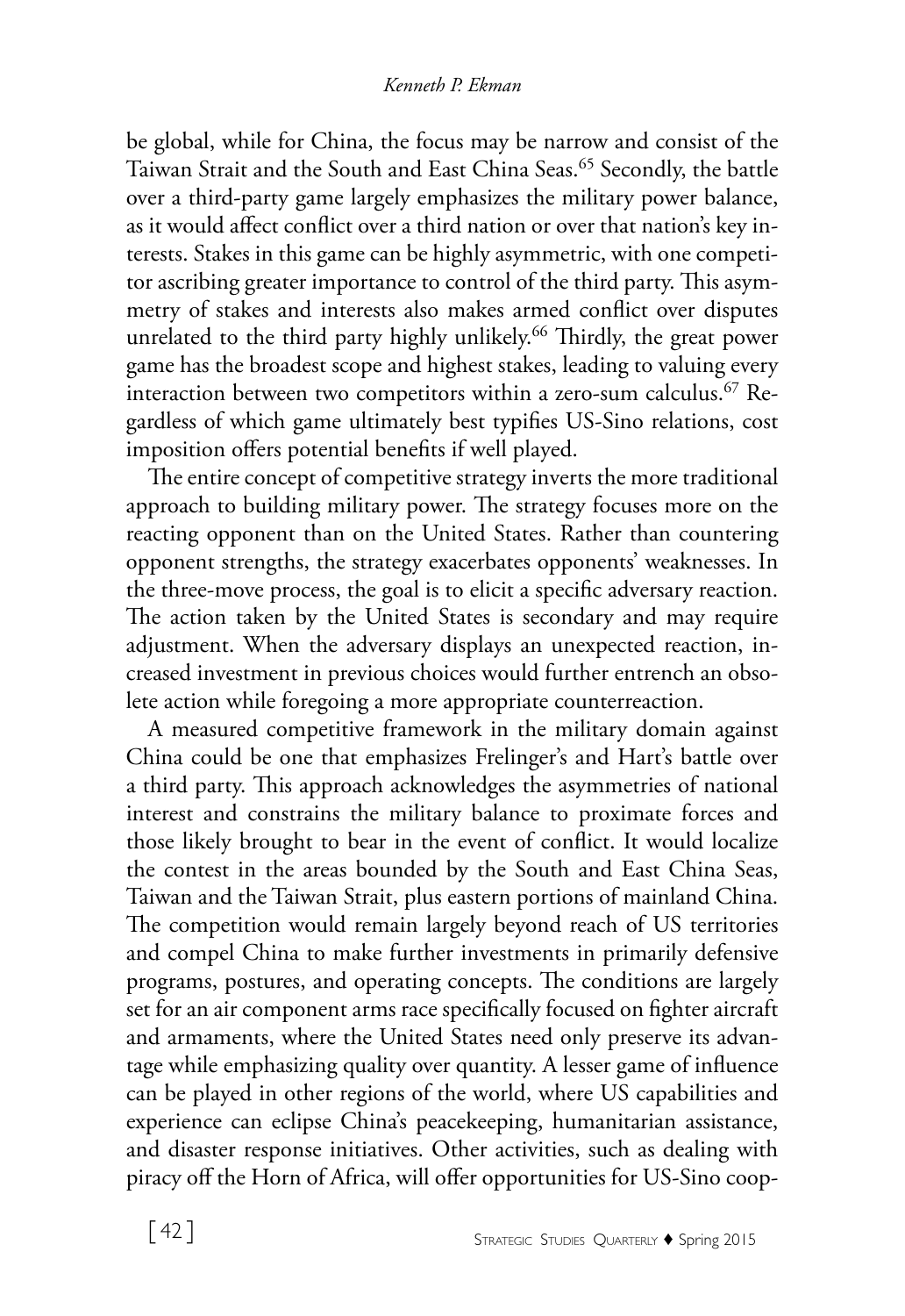eration, decreasing the likelihood that the battle over a third party will result in conflict.

While opacity characterizes many aspects of Chinese foreign policy decision making, several insights clearly offer competitive strategy leverage to the United States. China's evoked set of concerns deals with defense of the homeland, a constant in the country's expansion of comprehensive national power within its twenty-first century "strategic window of opportunity."68 China's leaders "view a modern military as a critical deterrent to prevent actions by outside powers that could damage Chinese interests, or to allow China to defend itself against such actions should deterrence fail."69 The ability to prevail in a conflict over Taiwan—largely a conflict wherein China defends its territorial and governance claims has dominated the People's Liberation Army's (PLA) force modernization agenda for the last 15 years.<sup>70</sup> While the 2008 defense white paper commends a shift towards active defense and a better balance of offensive and defensive capabilities, these efforts largely amount to holding would-be aggressors at greater distances.<sup>71</sup>

Multiple factors suggest that first and foremost, the United States could leverage competitive and cost-imposing strategies against China in the air domain. Air capabilities have increasingly become the military foreign policy tool of choice. In fact, in the last six years China has even developed a "ladder of intensity levels" for deterrence using conventional air and space forces, including ballistic and cruise missiles, SAMs, and fighter aircraft.72 Foreseeable conflicts with China would largely occur in the air and sea domains encompassing the Taiwan Strait, the South China Sea, and the East China Sea.73 The United States and its close allies have no contiguous borders with China supporting large-scale employment of land forces. Furthermore, the limited US aims supporting peace and stability for people on Taiwan and reluctance to conduct large-scale land operations make land force investments a less lucrative choice.

### **Interacting with China and the PLAAF**

Competition in the air with China involves a contest with the PLAAF. The better strategies will be those that account for the PLAAF's stature as a component of the PLA, its history and perceptions, and the people the PLAAF employs. Several attributes distinguish the PLAAF as a particularly attractive target for competitive and cost-imposing strate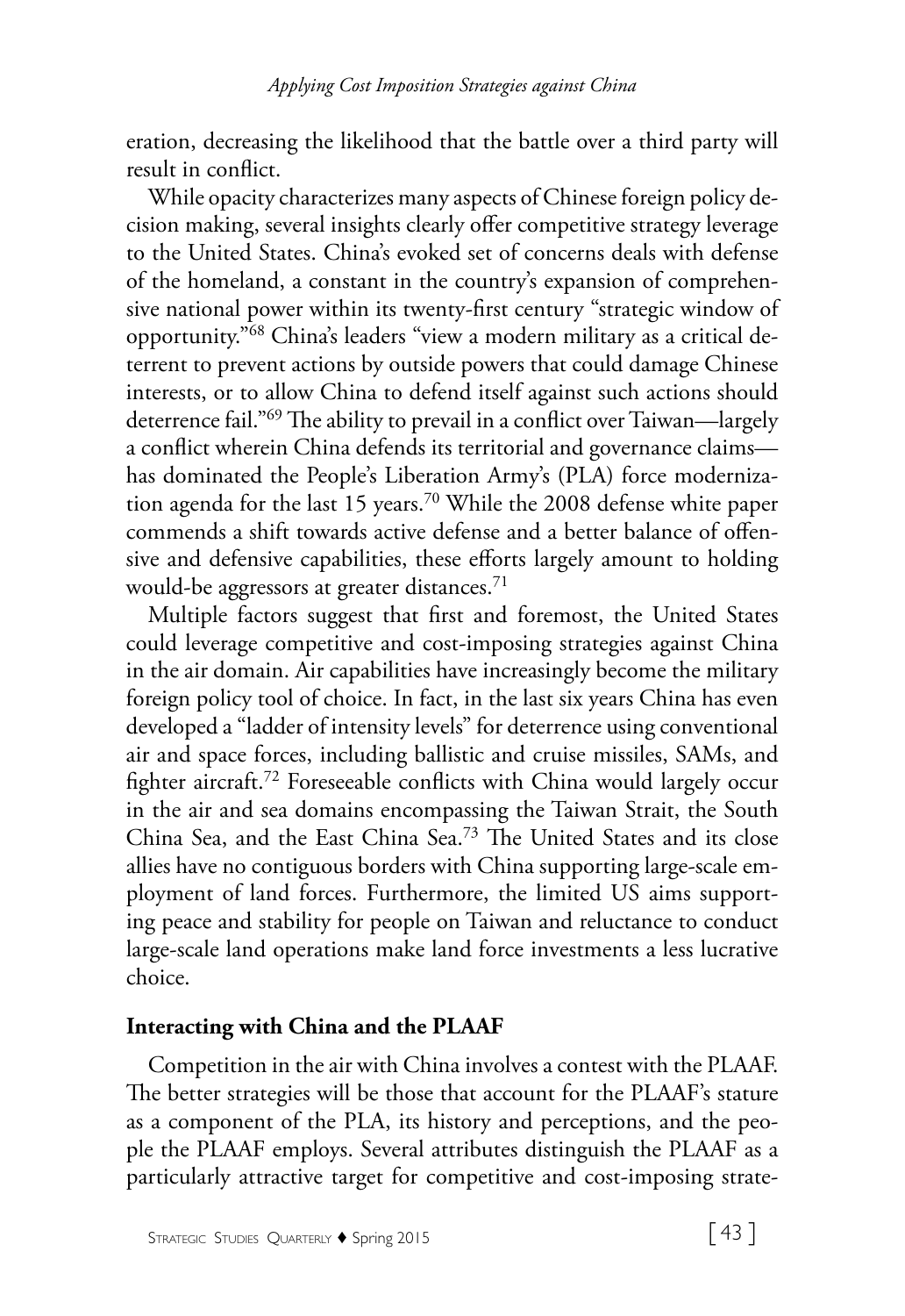gies within the larger US-Sino competition. As with greater China, the PLAAF nurtures an evoked set of sovereignty concerns borne out of its long-standing defensive orientation. PLAAF leaders and initiatives have limited influence within the larger PLA, making the air force less able to react effectively due to bureaucratic constraints.<sup>74</sup> Furthermore, defense analyst Kenneth Allen contends that the enduring pattern of army domination within the PLA will continue through the next decade.<sup>75</sup> Cultural and force-structure factors further exacerbate the PLAAF's disadvantage relative to the US Air Force (USAF). The PLAAF has had no significant combat experience since the 1958 Taiwan Strait crisis, placing the service over half a century behind US air forces.76 Subsequent limited engagements of US forces during the Vietnam War provided grounds for a flawed service tradition wherein the PLAAF esteems itself as the only air force ever to have defeated the USAF.<sup>77</sup> By its own admission, the PLAAF needs to improve considerably its capabilities, doctrine, and training to challenge US power-projection capabilities.<sup>78</sup> While initiatives prompting these needed changes are ongoing, the PLAAF will continue to compete from a position of disadvantage relative to the USAF in the interim. Key Chinese air capabilities warranting deliberate competition include ballistic and cruise missiles, SAMs, and fighter aircraft.

# **Chinese Ballistic and Cruise Missiles versus US Air Defenses**

One capability contest that bears examining for its current location on the cost-based competitive spectrum and its poor potential for offering cost-imposing opportunities involves Chinese ballistic and cruise missiles and US defensive measures. From an American perspective, the contest currently amounts to accepted competition in pursuit of reduced disadvantage. As of December 2012, China had deployed more than 1,100 short-range ballistic missiles opposite Taiwan.79 While Taiwan possesses 22 SAM sites, with a mix of long- and medium-range systems, only three Patriot PAC-2 batteries have any counter-ballistic missile capability.80 One RAND study estimated that about 60 to 200 Chinese short-range ballistic missiles could neutralize most of Taiwan's fighter bases, and additional missiles could effectively suppress Taiwanese air defense operations, allowing employment of PLAAF strike aircraft.<sup>81</sup> Land-attack cruise missiles launched by H-6 bombers and longer-range ballistic missiles like the DF-21/CSS-5 can extend the reach of PLAAF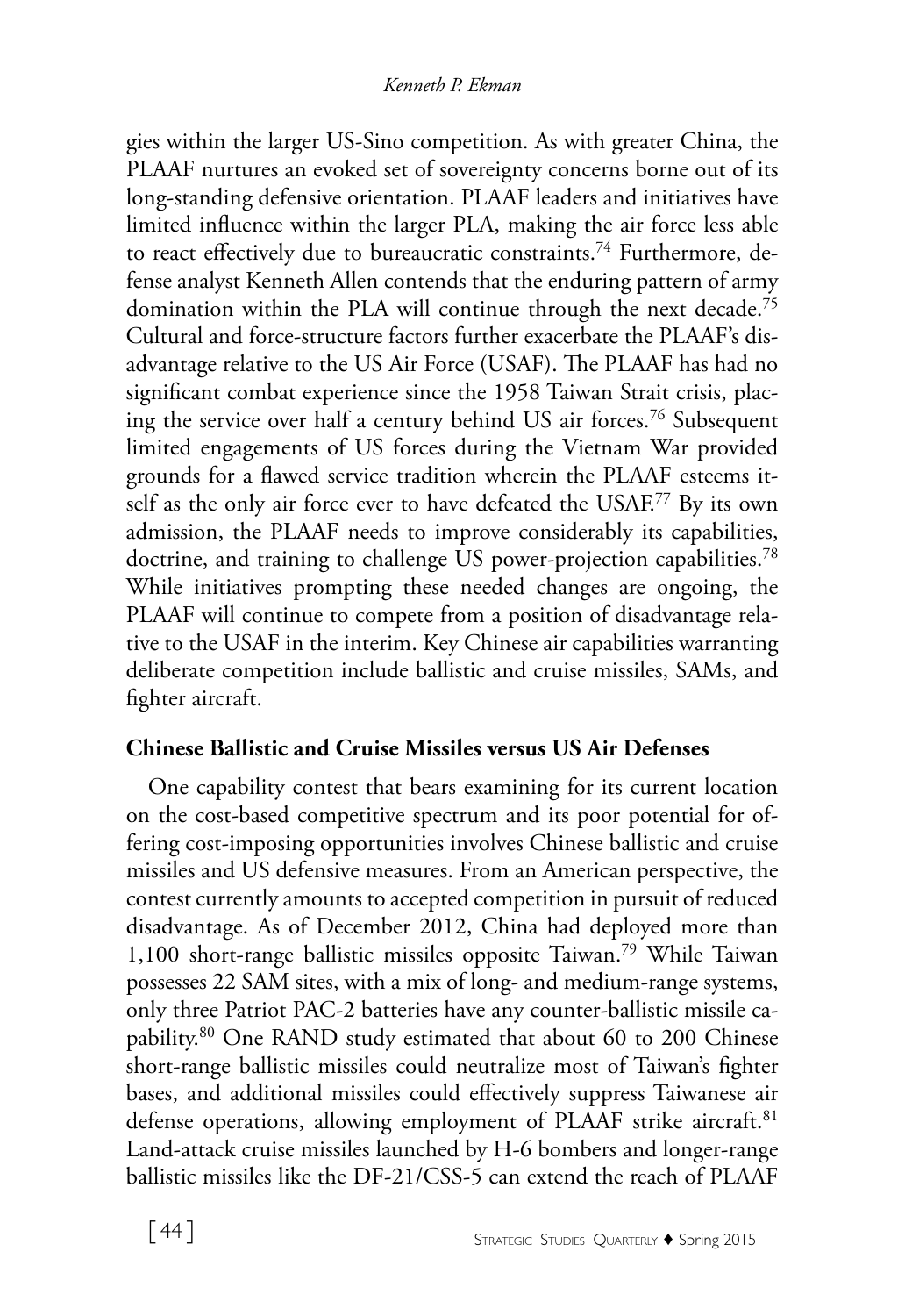missile attacks far beyond Taiwan to Okinawa, other bases in southern Japan, aircraft carriers at suitable employment distances from the Strait of Taiwan, and even Guam.82 The range, numbers, and destructive effectiveness characterizing China's relatively inexpensive missile force denies the United States and its allies the ability to stage fighter operations from sanctuary in support of a Taiwan crisis.

Successful active defense against Chinese missiles is difficult and costly. While relatively effective against individual missile attacks, Terminal High Altitude Air Defense (THAAD) and Aegis Ballistic Missile Defense units protect small areas and could be overwhelmed by mass attacks. These systems are expensive. For example, each THAAD battery costs approximately \$800 million.83 Each Aegis Ballistic Missile Defense Ashore battery, a land-based variant, also costs approximately \$800 million.<sup>84</sup> Fielding sufficient systems to protect key military and strategic locations vulnerable to Chinese attack is simply cost prohibitive. As an alternative, measures improving resilience provide protection and enable continued operations despite even large-scale, coordinated attacks.<sup>85</sup> They also can invoke a spiraling competition involving adversary missile numbers, accuracy, and munitions effects. Dispersal complicates Chinese missile targeting and may reduce attack densities per location, but limited sites support dispersed US fighter operations due to the runway length and composition, munitions, and fuel access. Increasing US air forces' standoff distances can render obsolete many Chinese missile types, but the locations of Taiwan and other US allies remain interminably fixed and close. Camouflage, concealment, and deception, along with hardening aircraft, personnel shelters, and key infrastructure can improve survivability. Furthermore, programs and operating concepts allowing better indications and warning and enabling faster and more robust military installation recovery mitigate ballistic and cruise missile attacks.86 Nevertheless, the United States and its allies cannot defend everywhere against everything, cannot fully recover from every attack, and cannot endure the financial intensity of trying to do so.

While America's prospects of fully protecting its air forces and its allies against Chinese missile capabilities are poor, competitive improvements remain possible and may reduce US capability disadvantage and hardship. This competition may amount to foiling a Chinese competitive strategy that threatens to impose excessive costs on the United States. An appropriate American counter should consist of efficiently competing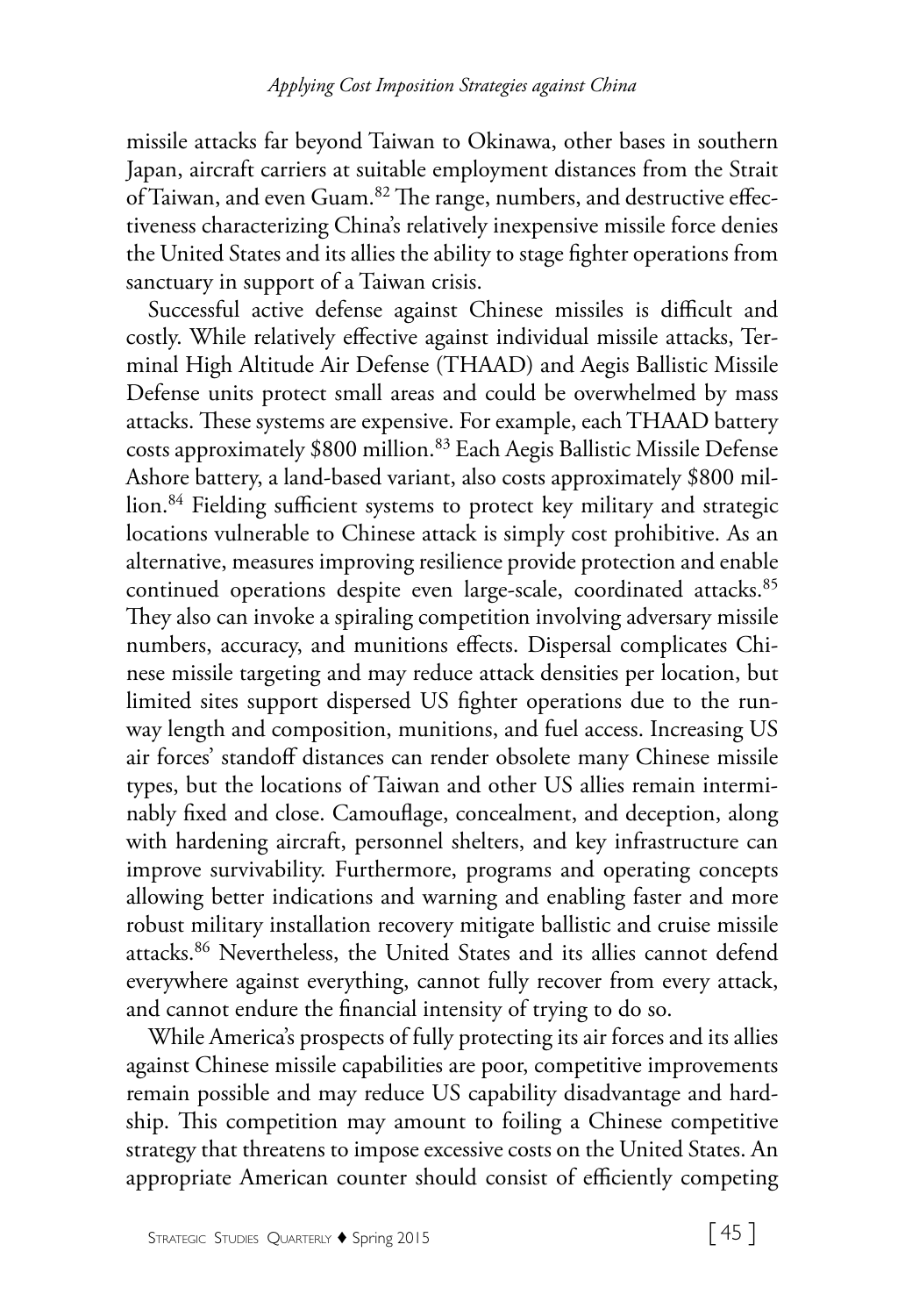from disadvantage while searching for alternative approaches to undermine China's capabilities, postures, and operating concepts. The following choices support these ends:

- **Programs**—Harden threatened US installations sufficiently to make some conventional missile munitions and submunitions obsolete, creating a spiral of US hardening and Chinese obsolescence. Develop dispersed operating locations. At main operating bases, construct redundant runways and taxiways. Field robust airfield repair equipment and backup systems delivering essentials like fuel and electricity.
- **Postures**—Field ballistic missile defense systems at key US bases. Balance forces postured inside and outside PLAAF intermediate missile ranges. Encourage allies to acquire more ballistic missile defense systems, preferably by buying or coproducing US models.
- **Operating concepts**—Reduce Chinese missile targeting effectiveness. Improve ability to counter air-launched cruise missiles, both before and after launch. Assess US capability to destroy or suppress ballistic missiles prior to launch. Improve attack recovery practices.

# **Chinese SAMs versus US Strategic Attack**

An improved understanding of the PLAAF illuminates both the opportunities and limitations associated with the competition between Chinese SAM systems and American strategic attack capabilities. The PLAAF's commitment to defensive systems suggests that it will respond aggressively to future US offensive capability enhancements. The nature of this particular military competition makes pursuit of US advantage both expensive and tenuous. Where this competition falls along the competitive spectrum in the future is not predetermined and will be heavily influenced by future US choices.

True to its defensive heritage, the PLAAF has invested heavily in advanced SAMs, rendering its perimeter much less penetrable by US aircraft and munitions. These defenses hold American air assets at greater distances, placing US strategic attack assets at a competitive disadvantage in any conflict in the Chinese littoral. "US bombers carrying cruise missiles might be compelled to launch farther from the Chinese coast," limiting their missiles' reach.<sup>87</sup> Chinese SAMs would also constrain non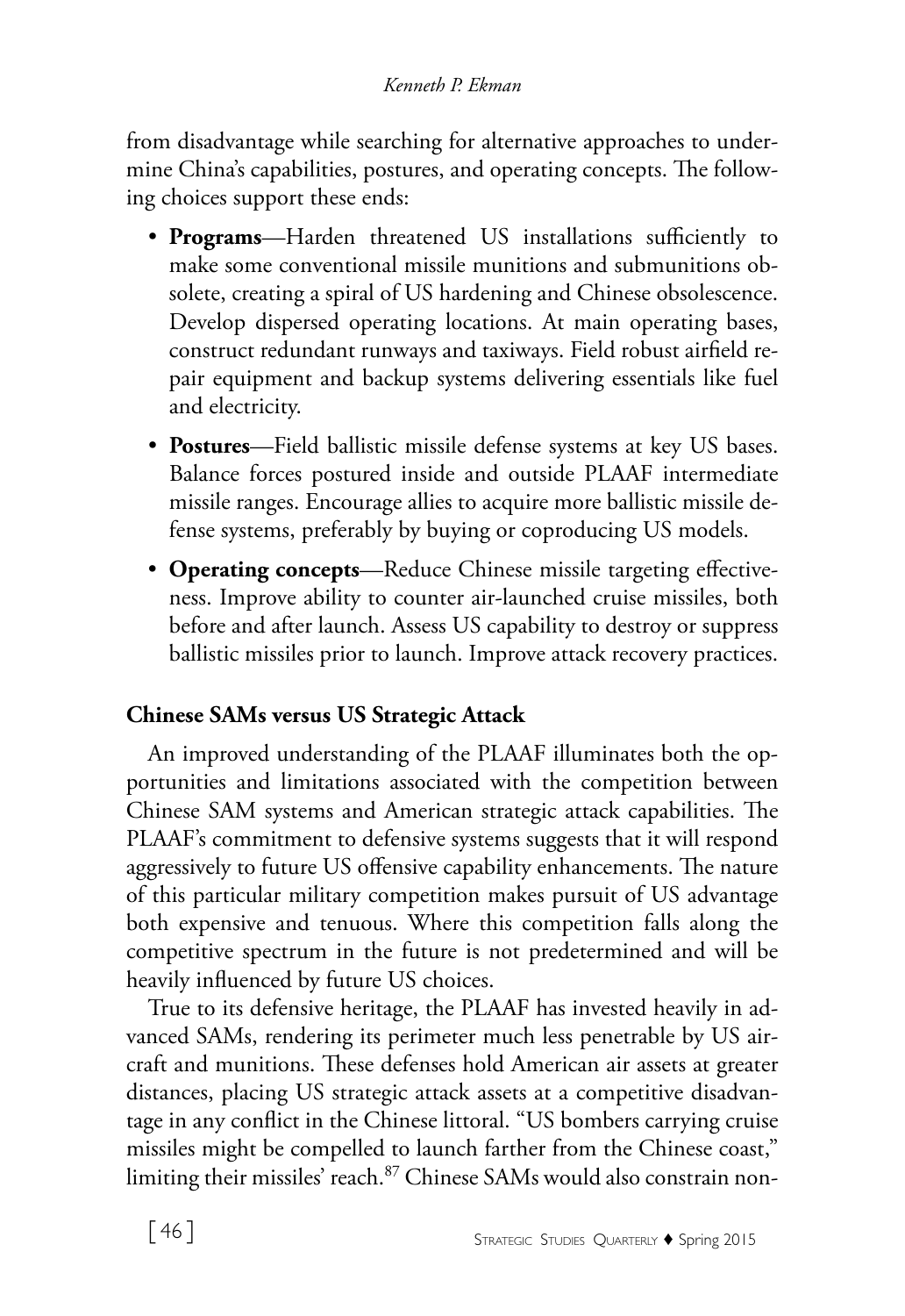stealth US fighters, which "would be greatly at risk if called upon to fly within the S-300/400's envelope."<sup>88</sup> The range and capabilities of these systems would further constrain efforts to suppress or destroy them using munitions delivered from the air.

While the current balance of forces may amount to an American competitive disadvantage, that balance may retrospectively constitute a competitive and even cost-imposition victory. These defensive systems pose no direct threat to the United States, though they significantly affect the battle over a third party. SAM systems are expensive, with one source citing the cost of an unspecified S-300 variant battery at \$115 million, plus \$1 million per missile.<sup>89</sup> Meanwhile, the United States has made few investments directly serving this competitive facet vis-à-vis China. America's small bomber fleet—consisting of 74 B-52s, 62 B-1s, and 20 B-2s—has multiple nuclear and conventional purposes.<sup>90</sup> Within its foreseeable uses, a US-Sino conflict is but a subset. The stealthy B-2 has inherently greater capability in the face of Chinese defenses, as do stealth fighters like the F-22 and F-35—though these fighters' range limitations necessitate closer proximity and air refueling. Fighters are also less able to penetrate deep into China's interior. On the whole, China has spent heavily over the last two decades to counter US strategic attack systems that were primarily focused elsewhere.

Looking forward, the DOD may not have the opportunity to impose a similar degree of costs within this contest. Accepted competition for parity or advantage will require the United States to make additional investments to modernize its strategic attack capabilities, while the longrange strike bomber capable of performing some or all of these functions may improve the US competitive edge. However, with a program cost exceeding \$100 billion to achieve a planned force structure of 80 to 100 aircraft, the Long-Range Strike Bomber (LRS-B) may not enable the United States to impose an advantageous hardship differential regardless of the response the program elicits from the Chinese.<sup>91</sup>

Opportunities may exist to compete more efficiently. Some trade space may exist between the F-35, LRS-B, and standoff munitions programs to achieve a more competitive and efficient balance tailored to the battle over a third party. Alternative conventional strike approaches, such as improved air-launched munitions or sea-launched munitions like those from the US Navy's *Virginia*-class Payload Module can also improve efficiency but will have to be traded against the flexibility, range, and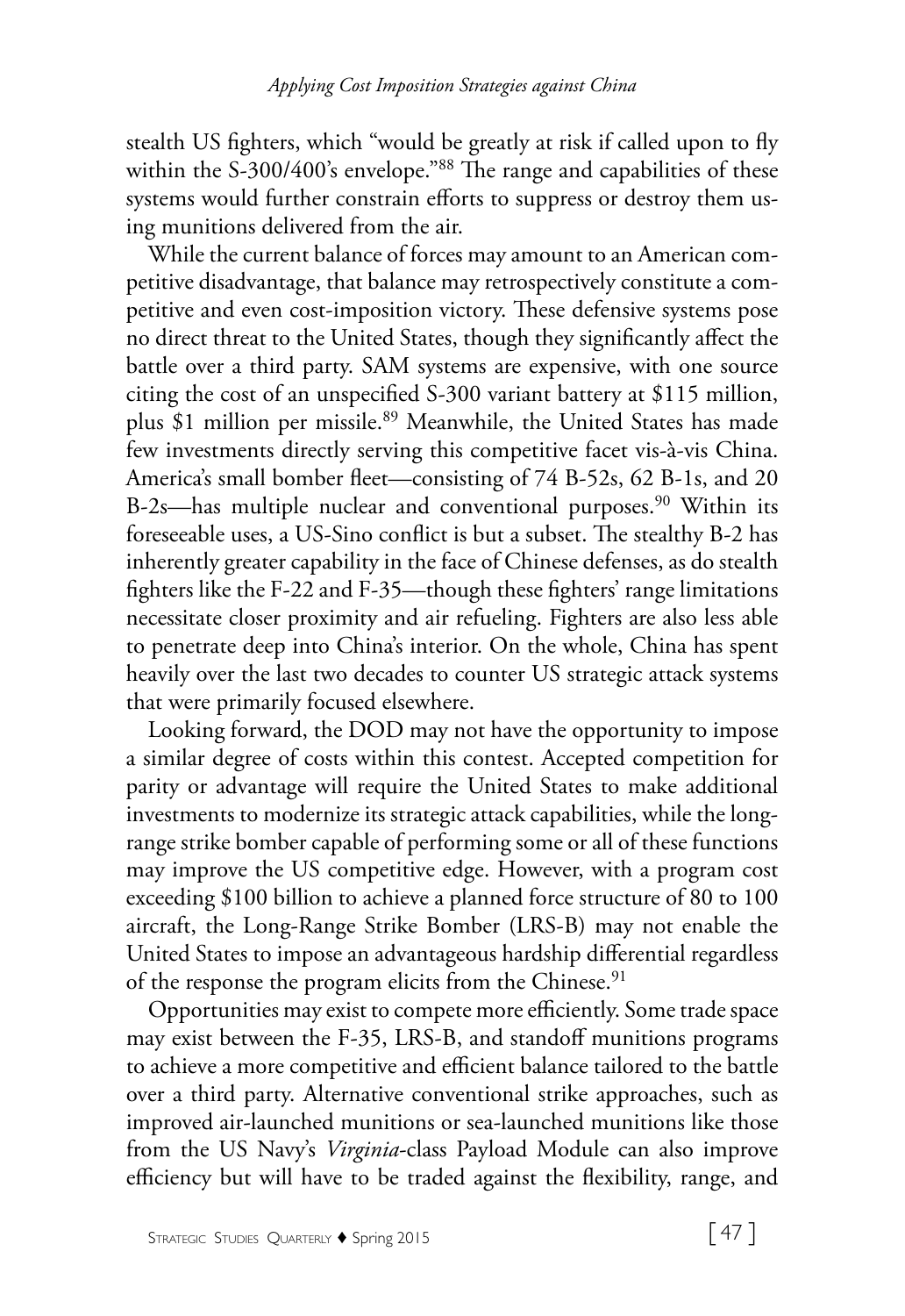persistence that may be inherent to the LRS-B. Where practicable, the United States should encourage third parties to field and sustain organic strategic attack capabilities.

Optimistically, the DOD might be able to leverage a competitive strategy in this contest while improving its forces' abilities to defeat Chinese SAMs and operate in areas protected by these systems to conduct conventional attacks deep in China's interior. PLAAF SAM investments show China's penchant for defense. In fact, a long-time China observer noted, "the Chinese armed forces are obsessed with defending China from long-range precision air strikes" and, therefore, invested heavily in passive defense capabilities provided by hardened and deeply buried facilities.<sup>92</sup> Chinese writers have expressed concerns about space planes' "global reach, information sharing, and precision strike capabilities."<sup>93</sup> Like stealth technology, the speed of such craft effectively reduces the engagement envelope of Chinese SAMs. Furthermore, while Chinese SAMs ostensibly could operate in defensive concert with PLAAF fighters, a dearth of information currently exists as to how the PLAAF operates these defensive forces together.<sup>94</sup> With some technological and financial intensity preconditions, opportunities may still exist for the DOD to elicit disadvantageous, defensive Chinese responses to future competition in the realm of US strategic attack. These considerations lead to the following choices as potential ways to shift the contest further right on the competitive spectrum:

- **Programs**—Balance F-35, LRS-B, and standoff munitions resources to more efficiently serve conflict scenarios with China. Develop and field survivable, long-range munitions capable of striking Chinese target sets at less cost. Encourage partners and allies to field their own capabilities. Improve US abilities to suppress and defeat Chinese SAMs.
- **Postures**—Pursue a frontier basing strategy, making a portion of available Asia-Pacific airfields suitable for supporting bomber operations close enough to China to enhance deterrence and responsiveness but outside the range of most Chinese conventional offensive capabilities.<sup>95</sup>
- **Operating concepts**—Assess and exploit PLAAF weaknesses in conducting integrated SAM and fighter engagement zones. Train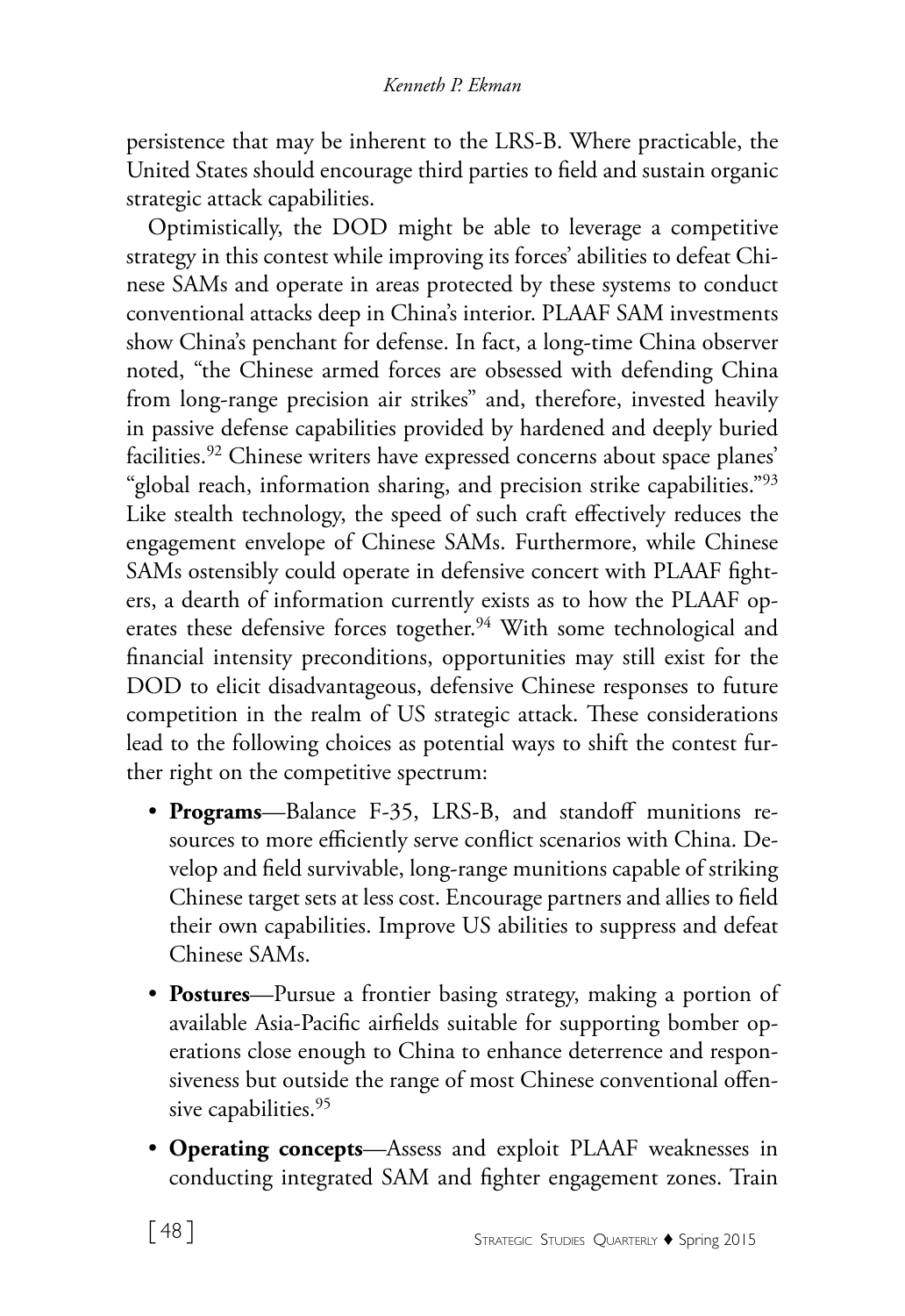with allied air forces to improve their capabilities and interoperability with US forces in defeating Chinese SAMs.

### **Fighter Aircraft Competition**

The ongoing US-Sino competition in fighter aircraft bears examining for several reasons. First, depending on the timeframe considered, the United States can claim or achieve varying degrees of hardship advantage or disadvantage. Next, fighter aircraft capabilities are expensive and complicated. The F-35 is the most costly and ambitious acquisition program ever, with total acquisition costs approaching  $$400$  billion.<sup>96</sup> Finally, this competition can be susceptible to countering capabilities both within and outside fighter technologies—that may induce large shifts in relative competitive and hardship advantage.

China's fighter aircraft modernization effort from 1995 to 2010 may represent a competitive and cost-imposition success for the United States that will be more difficult to continue in the upcoming period of USAF modernization. In this period, the PLAAF divested 3,500 aircraft, while procuring 399 fourth-generation fighters and at least 250 modernized third-generation fighters.97 Meanwhile, the USAF divested approximately 970—most with capabilities rivaling newer Chinese aircraft—and procured only 266 fighters during a period colloquially called a "procurement holiday."98 While the USAF's divestiture was not influenced by competition with China and procurement only partially so, the Chinese bore tremendous direct procurement and obsolescence costs in the PLAAF's attempts to modernize primarily vis-à-vis the USAF. From a cost-imposition perspective, China's introduction of the J-20 and J-31 prototypes bodes well, as they represent early milestones in a long, costly road to developing and fielding fifth-generation fighters. Meanwhile, the USAF's F-22 fleet has matured since initial operational capability in 2005, and the one hundredth F-35 was produced, though at no small cost.<sup>99</sup>

China has attempted to mitigate America's qualitative advantage by countering with "informationization" or electronic countermeasures (ECM).100 It "gained immense benefit from its extensive access to Russia's EW [electronic warfare] designers and manufacturers, whose business was sustained by Chinese orders over the long period."101 China acquired Russian Sukhoi Su-27SK and Su-30MKK fighters, with their associated state-of-the-art jammers and countermeasures pods.<sup>102</sup> The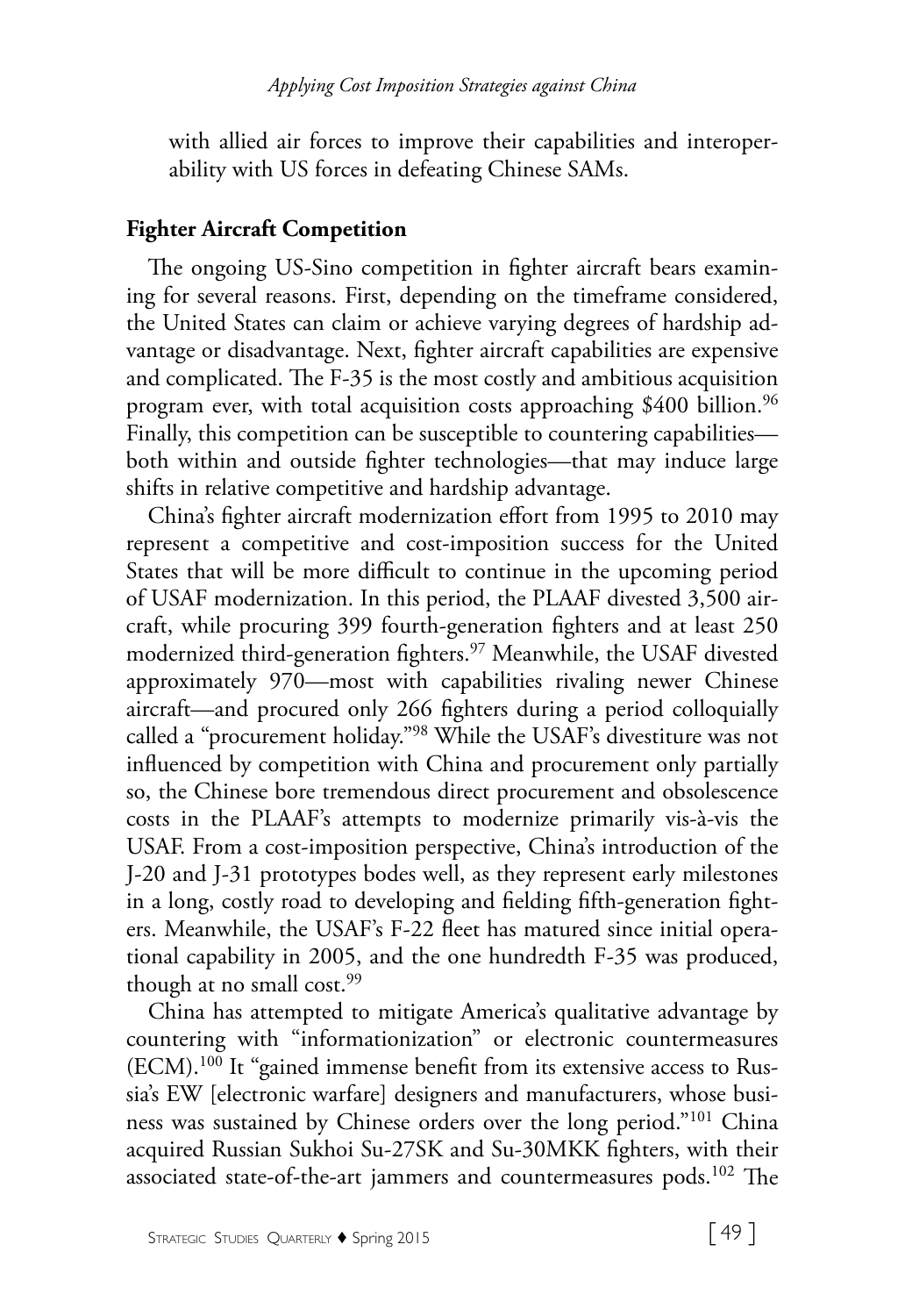Chinese domestically produced J-11B carries an ECM pod resembling Russian designs, and the J-10B will likely feature an advanced radar, capable of functioning as a more powerful jammer.<sup>103</sup> These countermeasures could reduce the capability of and even neutralize current US fighters' radars and radar-guided missiles.

Several factors make US-Sino fighter-aircraft competition ripe for American competitive strategy. Few weapon systems require successful integration of as many diverse high-end technologies as do fighters, and the Chinese are currently 15 to 20 years behind the United States.<sup>104</sup> Though in the past the PLAAF acquired its aircraft by either purchasing or coproducing them, China's violation of the terms of its indigenous production agreements with Russia involving the SU-27 led to a 2006 Russian refusal of further military aviation sales, leaving China short of aircraft suppliers.<sup>105</sup> China now has to produce its own airplanes and, in doing so, is likely to incur more costs associated with development and manufacturing than China bore when purchasing Russian hardware in the mid-1990s. Since its inception, the PLAAF has been a fightercentric force and shows no signs of willingness to accept a balance of forces deficit relative to the United States in East Asia. Thus, for the PLAAF, the apparent imperative will be to spend heavily to match the United States.

Though China has willingly borne the financial intensity associated with adopting modern fighter technologies, it remains to be seen whether the PLAAF can expend the organizational capital. Operationally, the PLAAF has yet to make the transition to a centralized control and decentralized execution method of employment that has garnered such success for Western air forces.<sup>106</sup> The ongoing transitions from purely defensive to the full spectrum of offensive to defensive tactics and from a purely air-to-air to multirole mission will heavily tax the PLAAF's organizational capital.<sup>107</sup> Autonomy exploited in US fourth-generation tactics has not been infused in PLAAF employment. Furthermore, stealth aircraft diffusion via the J-20 and J-31 will require significant PLAAF employment and sustainment adaptations.

The United States is winning the fighter-aircraft competition with China. Retrospectively, the DOD elicited a Chinese response likely representing a hardship differential advantageous to the United States over the period of 1995 to 2010. Looking forward, the United States has the opportunity to wage a successful competitive strategy, though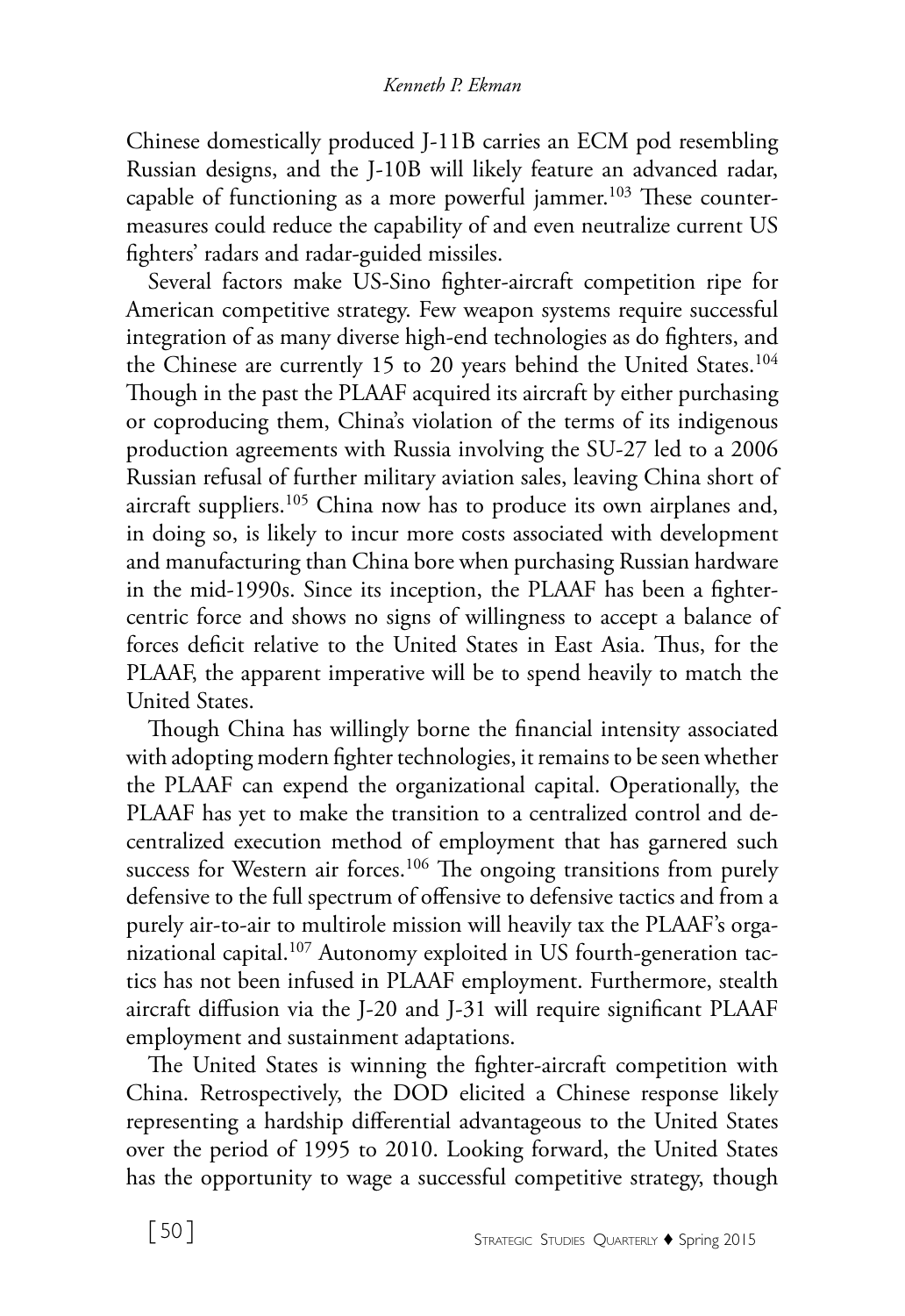the financial intensity associated with air force fighter recapitalization may inhibit favorable cost imposition. At the same time, the predominately fifth-generation US fighter force represented by the F-35 may make Chinese fighter investments to date merely obsolescent costs. The United States may preserve much of its advantage through the following choices:

- **Programs**—Field the F-35 in sufficient numbers and sustain the F-22 to prompt continued Chinese fifth-generation fighter development and fielding. Looking forward, the United States should continue developing a follow-on to these aircraft to make obsolete an even greater portion of the Chinese fleet. The DOD should procure fighters more efficiently. Inadvertent technology hemorrhage to China should be minimized. The size of the DOD fighter force should support bringing to bear a stressing number of US fighters in any crisis with China. Explore disruptive technologies in air-toair missiles.
- **Postures**—Maintain adequate fighter presence in the Far East to provide immediate support to a broad range of response options during any US-Sino crisis. Prioritize Far East bases for F-35 or F-22 bed down as the US fifth-generation fleet grows. Encourage allies to acquire competitive fighters, preferably by buying or coproducing US models capable of networking with US systems.
- **Operating concepts**—Improve US effectiveness in countering Chinese fighters, particularly in an informationized environment. Research and test alternative ways to neutralize Chinese fighters both when airborne and prior to launch. Train with allied fighter forces to improve their capabilities and interoperability with US forces.

# **Bounding Challenges in US-Sino Competitions**

The three specific US-Sino competitions for the air domain bear revisiting. In each case, drawing boundaries to clarify competing or countering capabilities and weapons system–specific contests involves some artificiality. When a larger boundary is drawn to encompass all three US-Sino air-centric contests addressed in this study, different competitive standings may emerge. For instance, Chinese ballistic and cruise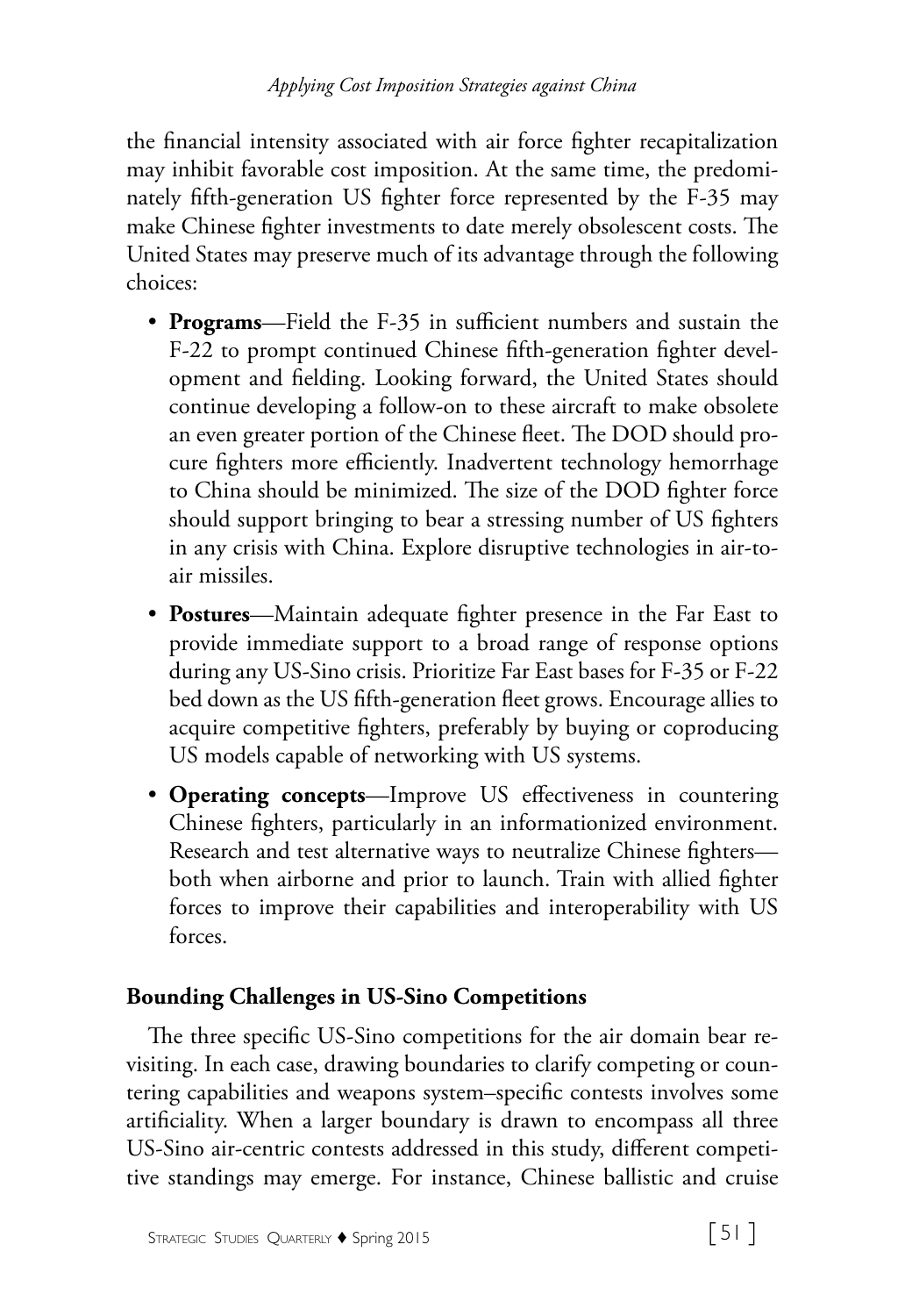missiles counter far more than just the US air defenses opposing them. Rather, they thwart US and allied attempts to stage air operations from locations near China.<sup>108</sup> Therefore, Chinese missiles represent part of the nation's competitive reaction to US fighters. As a corresponding counteraction, the DOD can choose to improve active and passive defenses of close fighter bases, to stage fighters from more distant locations enabled by greater numbers of tankers, or to employ some combination of these two actions. Even more indirectly, Chinese missiles may mitigate the US advantage in the fighter contest.

From a cost-imposition perspective, redrawing the cost boundary changes the accounting from just Chinese and US fighter costs to include Chinese ballistic and cruise missiles, US fighter base air defenses and US tanker and command-and-control costs required to project and coordinate fighters from sanctuary. Within this larger balance, the United States may have even less ability to create an advantageous hardship differential. When the contest considers these disparate but related capabilities, the DOD may find itself pushed further left on the competitive spectrum. In the end, this effect was part of Schelling's point. The more a cost-imposition calculus expands beyond suboptimization of a specific contest, the more hardship differential becomes less relevant than which nation has the best overall strategy.<sup>109</sup>

### **Conclusion**

While cost imposition retains its appeal, successful application of the strategy starts with recognizing what the approach is and what it is not. Cost imposition occupies one extreme of the cost-based competitive spectrum and offers advantageous hardship differential between an initiating competitor and a reacting opponent in a limited number of instances. Currently, these instances may be even more limited, given disproportionately high US defense investment relative to all competitors, including China. Cost imposition is not a stand-alone remedy for the DOD's fiscal constraints, but it has potential as a multiplier effect on the balances attained by expenditures within those constraints. The strategy will not bankrupt China, and it loses utility when used to lament or to justify the expense of defending US security interests. The DOD should develop some new organizational structures or adapt existing ones to implement long-term competition with rivals. The Competitive Strate-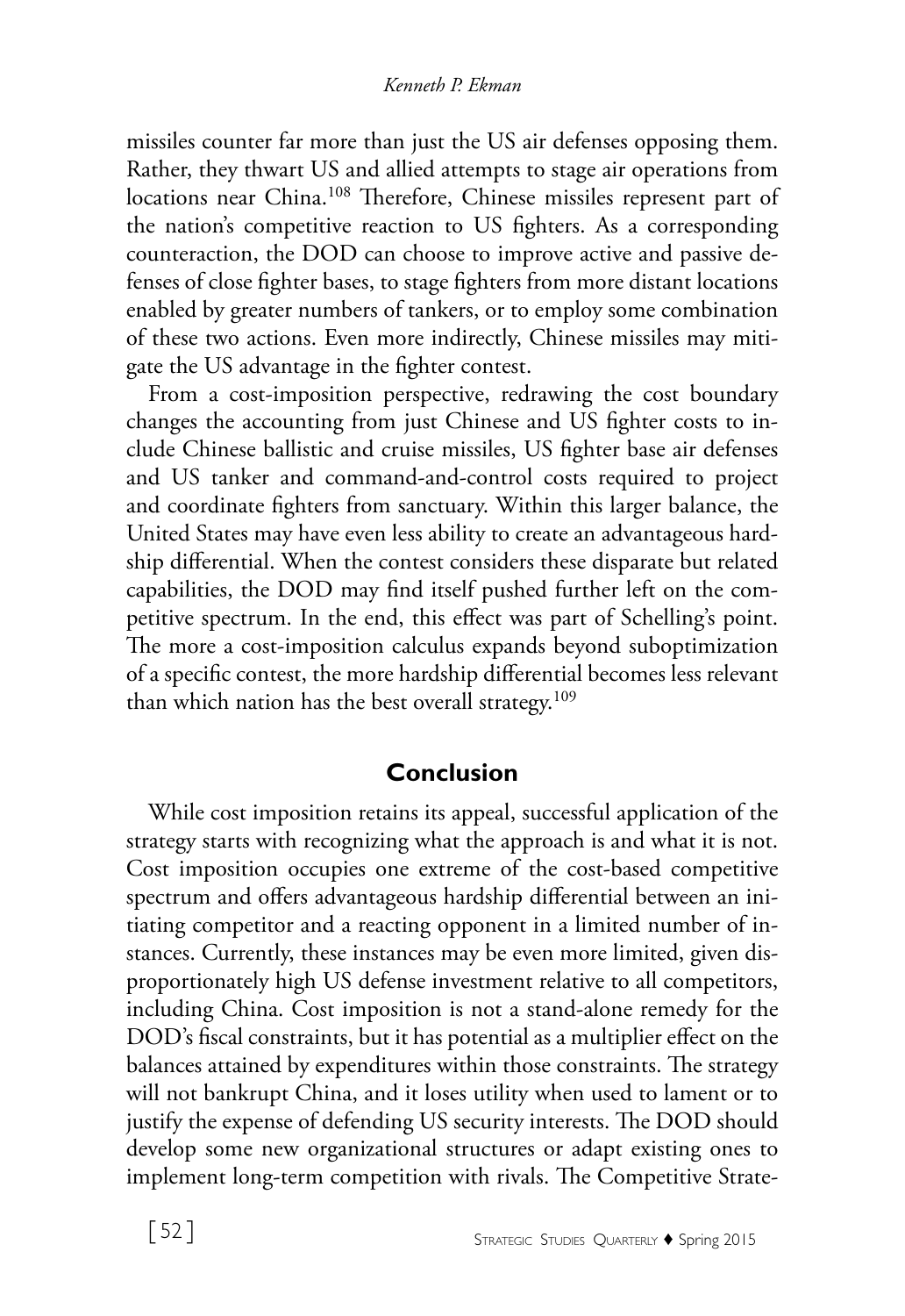gies Office approach of the 1980s was sufficient to the task then, and it most likely would be now.110 The Joint Staff, service staffs, and combatant command staffs should accommodate the change, as each will play its part in conceiving, tailoring, executing, and adjusting the approach.

Successful cost-imposing strategies will require net assessments of the United States and each prospective rival and will place specific demands on US intelligence resources. To realize an advantageous hardship differential, the DOD will need an in-depth understanding of the Chinese economy, including all facets of the nation's military spending. Even then, the cost-imposition calculus will be somewhat artificial—bounded to be as inclusive as possible while still meaningful—and reliant on some type of exchange rate to better compare very different economies. Before making program, posture, and operating concept choices promising cost-imposing advantage, defense decision makers should ask hard questions about theories of interaction, reactions and counterreactions, and quantitative accounting. Theories of interaction only gain predictive utility when based on sufficient insights defining the adversary's decision calculus leading to primary and alternative reactions.

Managed competition between the United States and China in the military domain will require a mix of restraint and aggressiveness. The interdependencies of the two nations and potential collateral effects on third parties commend thoughtful, deliberate action. China's large competitive steps, begun in the mid-1990s to counter US capabilities, suggest that competitive and cost-imposing strategies have a high likelihood of eliciting significant reactions. The DOD should take a very long-term, calculated, and adaptive approach to the threats posed by Chinese ballistic and cruise missiles, SAM systems, and fighter aircraft. The ability to contest each of these Chinese capabilities falls at a different place on the competitive spectrum. For the security of the United States and to meet US responsibilities in other regions of the world, defense decision makers must do much better to optimize US performance within and among these competitions. The DOD should embark on cost-imposing initiatives fully cognizant of the expected and alternative outcomes, as informed by their underlying interaction theories and net assessment insights. By sharing the insights and assumptions informing a choice, defense decision makers can improve the likelihood that individual service supporting actions are coherent. The Office of Net Assessment, or a similar group, will have to conduct the deep and holistic understanding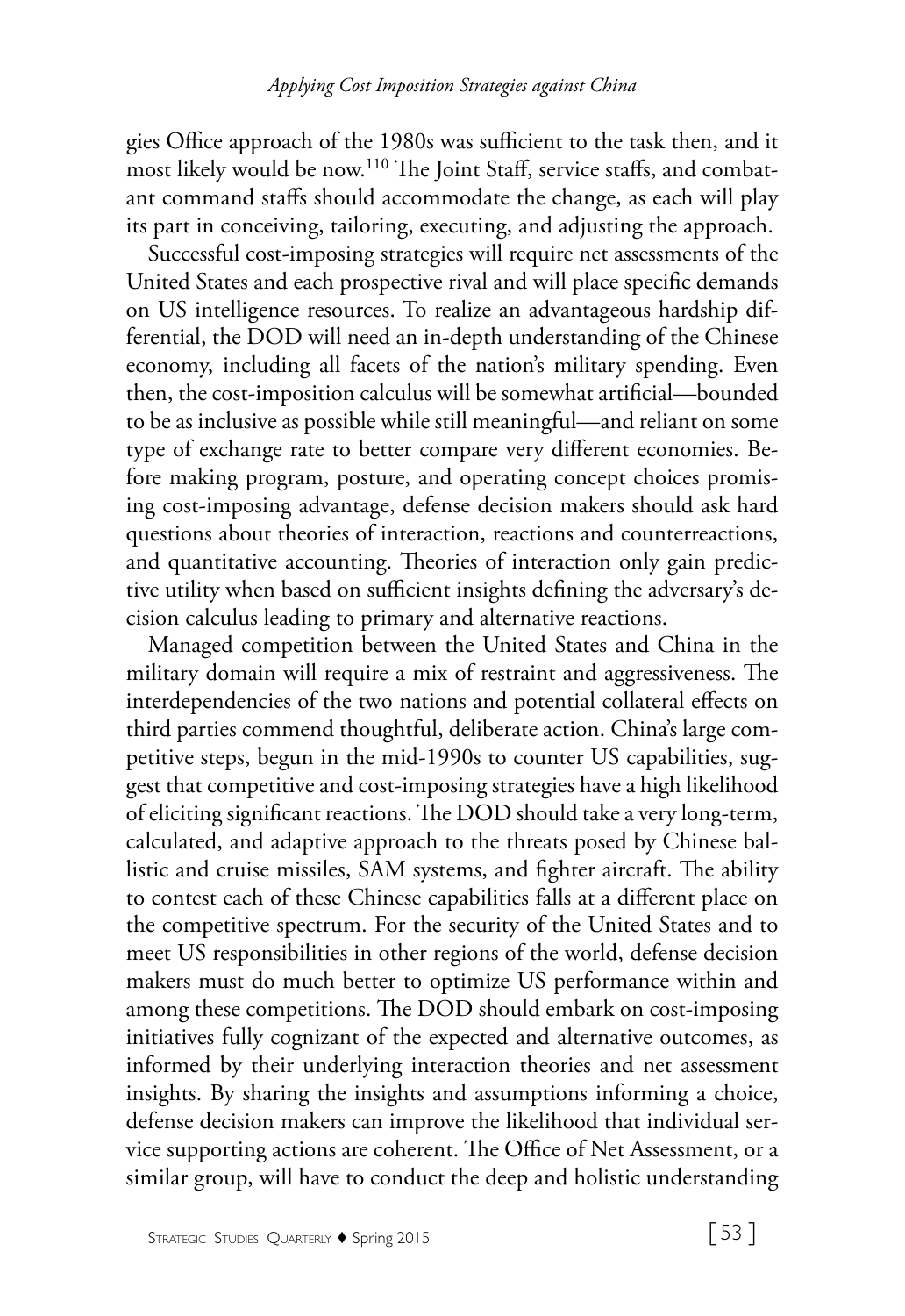of prospective competitors along with an inclusive appreciation of US attributes. Were the Office of the Secretary of Defense's program review process to include a cost-imposition facet, potential changes might be minor adjustments rather than major course corrections. However, cost-imposing strategies will frustrate the collective attention span of the DOD and may not survive the more self-interested, less spendthrift, Congressional review process.

The concept of cost imposition can yield new clarity when examining security alternatives for the services, the DOD, and the nation. It provides another attribute that, when considered in evaluating alternatives, can lead to better decisions that maximize competitive advantage. DODwide, cost-imposition principles can recast investment trade space, refocus regional presence and posture goals in a manner that rebalances near-term conflict preparedness with long-term competitive shaping, and provide new impetus for component interactions and the operating concepts they become. For the nation, cost imposition can provide a new framework for evaluating America's security challenges, which may suggest new options and priorities over current approaches. **SSO** 

#### **Notes**

1. Maj Gen Steven L. Kwast (director, US Air Force *Quadrennial Defense Review*), discussion with author, Washington, DC, 21 November 2013.

2. Stephen Waller, Col Case Cunningham, and Capt Keith Wheeler (Defense Advanced Research Projects Agency), interview by the author, 6 February 2014.

3. Gen Herbert J. Carlisle, "Viewing the Asia-Pacific Rebalance through the Lens of PACAF's Strategy" (address, Air Force Association Convention, Washington, DC, 18 September 2013).

4. Congressman Randy Forbes' official web site, "Amendment Offered by Mr. Forbes of Virginia: H. R. 4310 – National Defense Authorization Act for Fiscal Year 2013. Competitive Strategies Study," http://forbes.house.gov/uploadedfiles/forbes\_competitivestrategies.pdf.

5. Caspar W. Weinberger, *Annual Report to the Congress: Fiscal Year 1988* (Washington, DC: Government Printing Office, 12 January 1987), 88.

6. Thomas C. Schelling, "The Strategy of Inflicting Costs," in *Issues in Defense Economics*, ed. Roland N. McKean (Cambridge, MA: National Bureau of Economic Research, 1967), 118–20.

7. International Law and Policy Institute Nuclear Weapons Project, "The Nuclear Umbrella States," Nutshell Paper No. 5 (Oslo, Norway: International Law and Policy Institute, 2012), 1–2.

8. Phillip C. Saunders and Joshua K. Wiseman, "China's Quest for Advanced Aviation Technologies," in *The Chinese Air Force: Evolving Concepts, Roles, and Capabilities*, ed. Richard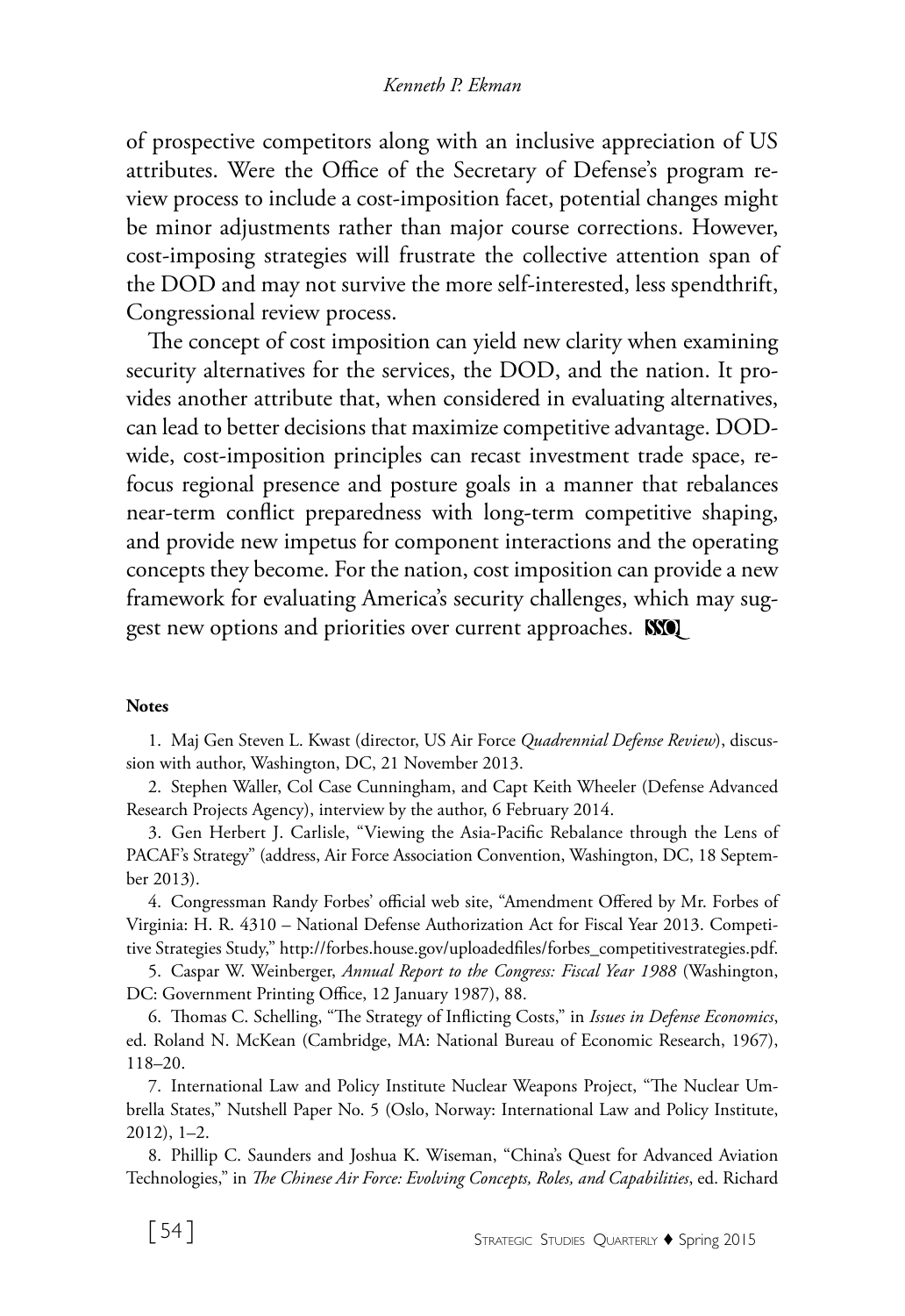P. Hallion, Roger Cliff, and Phillip C. Saunders (Washington, DC: National Defense University [NDU] Press, 2012), 300–02.

9. Weinberger, *Annual Report to Congress*, 66.

10. Andrew W. Marshall, *Long-Term Competition with the Soviets: A Framework for Strategic Analysis* (U) (Santa Monica, CA: RAND Report R-862-PR, April 1972), iii.

11. David J. Andre, *Review of the Department of Defense* (DOD) *Competitive Strategies Initiative, 1986*–*1990*, vol. 1 (McLean, VA: SAIC Report SAIC 90/1506, 30 November 1990), 11–14.

12. Ibid., 66–69.

13. Ibid., 66.

14. Ibid.

15. Ibid.

16. Randall A. Greenwalt, David J. Andre, et al., *Historical Examples of Competitive Strategies* (Greenwood Village, CO: SAIC Report SAIC-91/ 6004&FSRC-E, 23 March 1991), 2.24.

17. Weinberger, *Annual Report to Congress*, 66. However, cost advantages attributed to the United States in this case may be overstated. The intensity of US investment required to develop, field, and sustain its bomber fleet does not draw much mention. To establish a true hardship differential in this area, more rigorous accounting is necessary. For example, initial procurement costs for the B-47, B-52, FB-111, B-1A and 1B, KC-135, KC-10, and B-2 were approximately \$128 billion in 1987 dollars. This sum excluded modernization investments plus substantial costs associated with personnel, installations, and operations. US Naval War College economist and former Deputy Assistant Secretary of Defense for Policy Planning Thomas Mahnken noted, "there has been no detailed case study of this interaction, particularly one incorporating Russian resources." Thomas G. Mahnken, ed., *Competitive Strategies for the 21st Century: Theory, History, and Practice* (Stanford, CA: Stanford University Press, 2012), 302. Pending further substantiation, it may be correct to say that US cost imposition against the Soviets in the contest between penetrating bombers and air defenses was a qualified success. I derived the \$128 billion figure from initial procurement costs listed in *Selected Acquisition Reports*, or best available unit cost data for each aircraft applied to the inventory, inflated or deflated using consumer price index values to achieve 1987 values for comparison with Weinberger's Soviet cost data.

18. Greenwalt, et al., *Historical Examples of Competitive Strategies*, 2.28. Advanced cruise missiles are mentioned more explicitly in Weinberger's 1988 report to Congress.

19. Weinberger, *Annual Report to Congress*, 66. The 12,000-mile figure comes from Andrew F. Krepinevich, Simon Chin, and Todd Harrison, *Strategy in Austerity* (Washington, DC: Center for Strategic and Budgetary Assessments, 2012), xx.

20. Krepinevich, et al., *Strategy in Austerity*, xix.

21. Weinberger, *Annual Report to Congress*, 85.

22. Ibid., 69.

23. Dr. Thomas P. Ehrhard (Office of the Undersecretary of Defense for Policy), discussion with the author, 26 September 2013.

24. Michael Horowitz, *The Diffusion of Military Power Causes and Consequences for International Politics* (Princeton, NJ: Princeton University Press, 2010), 28.

25. Some weapons systems elude accounting by virtue of their classification. Special access programs vary in their degrees of acknowledgement and disclosure. "Black program" expenditures require separate accounting, making them more difficult to include in any cost-imposition calculus, despite the sizeable monetary investments some of these programs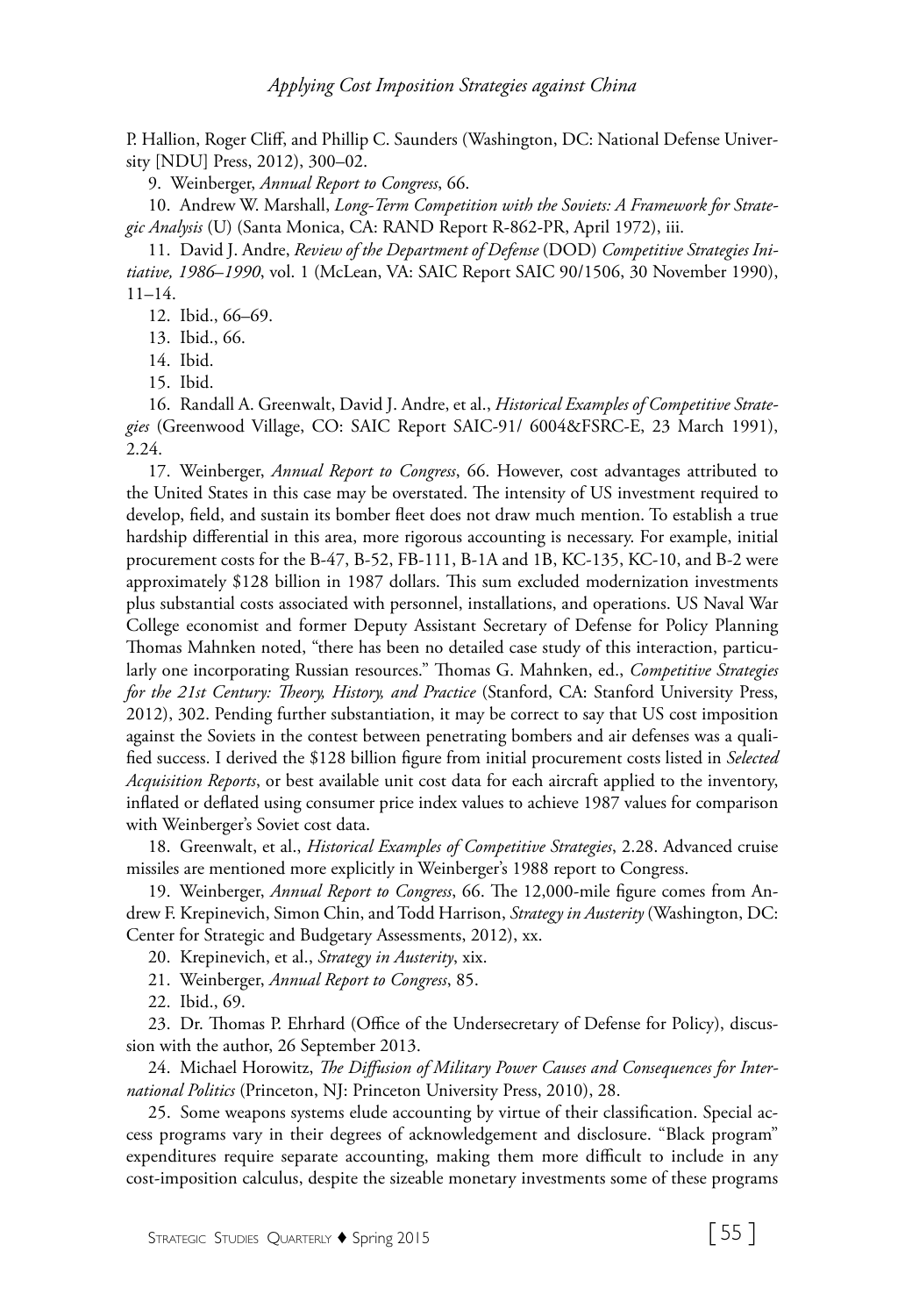represent. It is reasonable to assume that America's security competitors have weapon-systems programs shrouded in similar levels of secrecy. However, no accurate cost balance, much less capability comparison, can occur without factoring in classified programs for both sides. Temporal boundaries also affect the calculus. The obvious approach involves comparing investments in competing or countering systems and their associated enablers from the same point in time. However, nations do not necessarily field competing weapon systems concurrently. In the capability-improvement spiral associated with an arms race, one nation's investment in a system in time begets a rival's investment in a system of equal or greater capability. Using a fighter aircraft example, the greater capabilities and numbers of the Soviet MiG-23 and MiG-27 fielded in 1970 and 1975 prompted the United States to field the F-15 and F-16 in 1976 and 1978 respectively, which in turn led the Soviets to field the MiG-29 and Su-27 in 1983 and 1985 respectively. To determine the victor in this cost-imposition contest, which dates or weapons system introductions should be used in bounding the comparison?

26. The World Bank, "Military Expenditure (% of GDP)," Stockholm International Peace Research Institute, n.d., http://data.worldbank.org/indicator/MS.MIL.XPND.GD.ZS. The total expenditure of \$646 billion includes wartime costs and is cited in a variety of source to include, for consistency, James Steinberg and Michael E. O'Hanlon, *Strategic Reassurance and Resolve: U.S.-China Relations in the Twenty-First Century* (Princeton, NJ: Princeton University Press, 2014), 85.

27. Ibid. Steinberg and O'Hanlon address the wide variation of Chinese military expenditure estimates. I have used theirs for consistency. These authors (page 92) and the World Bank estimate Chinese defense spending at approximately 2 percent of GDP.

28. Steinberg and O'Hanlon, *Strategic Reassurance and Resolve*, 98.

29. Daniel I. Gouré, "Overview of Competitive Strategies Initiative," in *Competitive Strategies for the 21st Century: Theory, History, and Practice*, ed. Thomas G. Mahnken (Stanford, CA: Stanford University Press, 2012), 93.

30. Horowitz, *Diffusion of Military Power*, 1–5.

31. Schelling, "Strategy of Inflicting Costs," 109.

32. Ibid.

33. Ibid.

34. Ian Wallace (Brookings Institution), interview by the author, Washington, DC, 2 October 2013. While these were not his primary concerns, Wallace was the first person to highlight (to me) third-party considerations in a competitive interaction.

35. Samuel P. Huntington, "Arms Races: Prerequisites and Results," *Public Policy* 8, no. 41 (1958): 41–86.

36. Steinberg and O'Hanlon, *Strategic Reassurance and Resolve*, 4, 168, 173, 176, and more.

37. Ibid., 100–01.

38. Thomas G. Mahnken, Dan Blumenthal, Thomas Donnelly, Michael Mazza, Gary J. Schmitt, and Andrew Shearer, *Asia in the Balance: Transforming U.S. Military Strategy in Asia* (Washington, DC: American Enterprise Institute, June 2012), 9.

39. Robert Jervis, *Perception and Misperception in International Politics* (Princeton, NJ: Princeton University Press, 1976), 113.

40. Ibid., 15.

41. Ibid., 203–16.

42. Owen R. Cote Jr., "Assessing the Undersea Balance between the United States and China," in *Competitive Strategies for the 21st Century: Theory, History, and Practice*, ed. Thomas G. Mahnken (Stanford, CA: Stanford Security Studies, 2012), 184–203.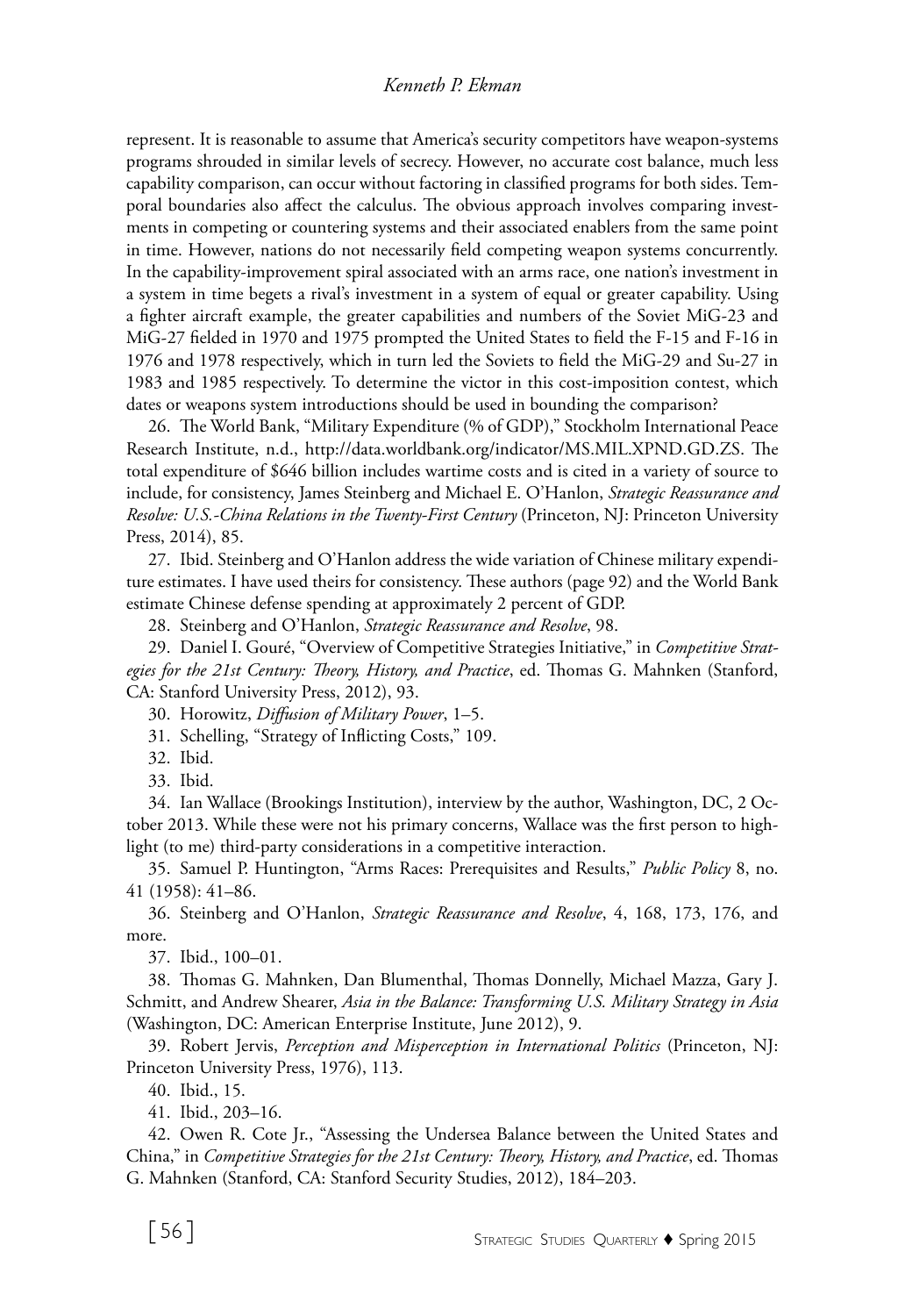- 43. Ibid., 184.
- 44. Ibid., 185–87.
- 45. Ibid., 185–86.
- 46. Ibid.

47. Horowitz, *Diffusion of Military Power*, 9.

- 48. Ibid., 98–133.
- 49. Ibid., 26–27.
- 50. Schelling, "Strategy of Inflicting Costs," 114–18.

51. Ibid.

52. Thomas F. Lynch, III, *Crisis Stability and Nuclear Exchange Risks on the Subcontinent: Major Trends and the Iran Factor* (Washington, DC: NDU Press, 2013), 2–3. While not focused on the whole of conflict stability, this narrow discussion provided me with a better sense of the principles involved.

53. Glenn A. Kent, David A. Ochmanek, Michael Spirtas, and Bruce Pirnie, *Thinking about America's Defense: An Analytical Memoir* (Santa Monica, CA: RAND, 2008), 141–43.

54. Nuclear Threat Initiative, "Treaty between the United States of America and the Union of Soviet Socialist Republics on Strategic Offensive Reductions (START II)," 3 January 1993, http://www.nti.org/treaties-and-regimes/treaty-between-united-states-america-and-union -soviet-socialist-republics-strategic-offensive-reductions-start-ii.

55. Michael O'Hanlon (Brookings Institution), interview by author, Washington, DC, 18 December 2013.

56. Ibid.

57. Sun Tzu, *Art of War*, trans. Ralph D. Sawyer (Boulder, CO: Westview Press, Inc., 1994), 215.

58. Steinberg and O'Hanlon, *Strategic Reassurance and Resolve*, 89.

- 59. Ibid., 93.
- 60. Ibid., 91.

61. James R. Holmes, "The State of the U.S.-China Competition," in *Competitive Strategies for the 21st Century: Theory, History, and Practice*, ed. Thomas G. Mahnken (Stanford, CA: Stanford Security Studies, 2012), 135–36.

62. Mahnken, ed., *Competitive Strategies for the 21st Century*, 302.

63. US DOD, *Sustaining U.S. Global Leadership: Priorities for 21st Century Defense* (Washington, DC: DOD, January 2012), 2; and Susan E. Rice, "America's Future in Asia" (speech, Georgetown University, Washington, DC, 20 November 2013).

64. David Frelinger and Jessica Hart, "The U.S.-China Military Balance Seen in a Three-Game Framework," in *The Chinese Air Force: Evolving Concepts, Roles, and Capabilities*, ed. Richard P. Hallion, Roger Cliff, and Phillip C. Saunders (Washington, DC: NDU Press, 2012), 347.

65. Ibid., 349.

66. Ibid., 351.

67. Ibid., 353.

68. Office of the Secretary of Defense (OSD), *Annual Report to Congress: Military and Security Developments Involving the People's Republic of China 2013* (Washington, DC: OSD, 2013), 15.

69. Ibid.

70. Ibid., 29.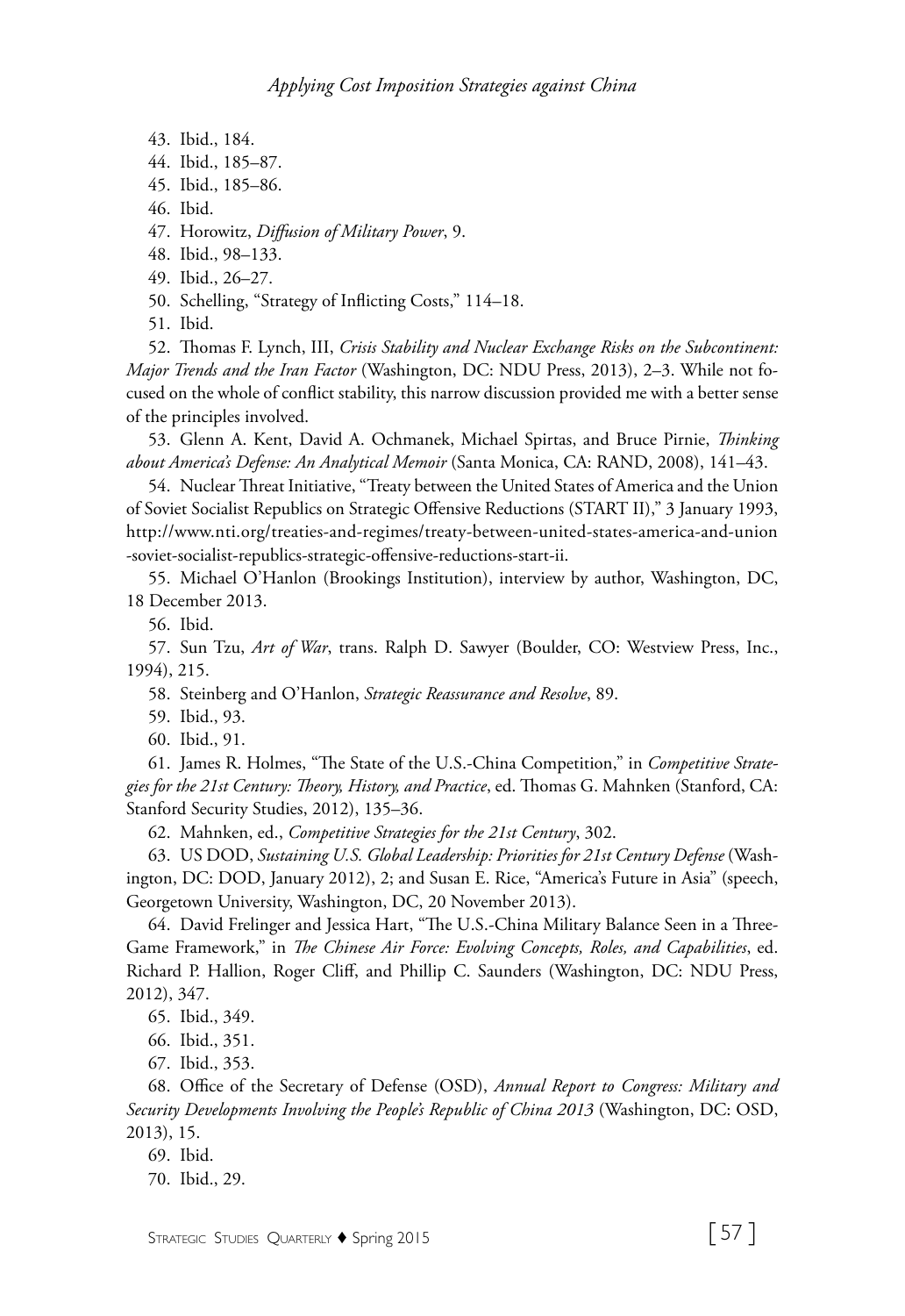71. Xiaoming Zhang, "The PLAAF's Evolving Influence within the PLA and upon National Policy," in *Chinese Air Force: Evolving Concepts, Roles, and Capabilities*, ed. Richard P. Hallion, Roger Cliff, and Phillip C. Saunders (Washington, DC: NDU Press, 2012), 78–79.

72. Murray Scot Tanner, "The Missions of the People's Liberation Army Air Force," in *Chinese Air Force: Evolving Concepts, Roles, and Capabilities*, ed. Richard P. Hallion, Roger Cliff, and Phillip C. Saunders (Washington, DC: NDU Press, 2012), 136.

73. OSD, *Annual Report to Congress*, 15.

74. Zhang, "PLAAF's Evolving Influence," 72.

75. Kenneth W. Allen, "The Organizational Structure of the PLAAF," in *Chinese Air Force: Evolving Concepts, Roles, and Capabilities*, ed. Richard P. Hallion, Roger Cliff, and Phillip C. Saunders (Washington, DC: NDU Press, 2012), 95.

76. National Air & Space Intelligence Center, *People's Liberation Army Air Force 2010* (Wright-Patterson AFB, OH: NASIC Public Affairs, 2010), 16.

77. Zhang, "PLAAF's Evolving Influence," 74.

78. Kenneth Allen, *The Ten Pillars of the People's Liberation Army Air Force: An Assessment* (Washington, DC: Jamestown Foundation, April 2011), 6.

79. OSD, *Annual Report to Congress*, 5.

80. Hsi-hua Cheng, "The Employment of Airpower in the Taiwan Strait," in *The Chinese Air Force: Evolving Concepts, Roles, and Capabilities*, ed. Richard P. Hallion, Roger Cliff, and Phillip C. Saunders (Washington, DC: NDU Press, 2012), 330.

81. Ibid., 339.

82. OSD, *Annual Report to Congress*, 5–6.

83. Joakim Kasper Oestergaard Balle, "About the THAAD System," *Aeroweb* (web site), 22 October 2014, http://www.bga-aeroweb.com/Defense/THAAD.html.

84. US Government Accountability Office, *Missile Defense: Opportunity to Refocus on Strengthening Acquisition Management*, GAO 13-432 (Washington, DC: Government Printing Office, April 2013), 33.

85. US DOD, *Quadrennial Defense Review* (Washington, DC: DOD, March 2014), 38.

86. Christopher J. Bowie, "The Lessons of Salty Demo," *Air Force Magazine*, March 2009, 55–57.

87. David Shlapak, "Equipping the PLAAF: The Long March to Modernity," in *The Chinese Air Force: Evolving Concepts, Roles, and Capabilities*, ed. Richard P. Hallion, Roger Cliff, and Phillip C. Saunders (Washington, DC: NDU Press, 2012), 206.

88. Ibid.

89. Alexey Eremenko, "5 Questions on Russian S-300 Missile System Sales to Syria," *RIA Novosti*, 14 May 2013, http://en.ria.ru/analysis/20130514/181146715.html.

90. William M. Ibinson, (analyst, Office of the Secretary of Defense, Cost Assessment, and Program Evaluation), discussion with the author, 9 January 2014.

91. Bill Sweetman, "Boeing, Lockheed Martin Form New Bomber Team," *Aviation Week and Space Technology*, 4 November 2013, http://www.aviationweek.com/Article.aspx?id=/article -xml/AW\_11\_04\_2013\_p22-631732.xml.

92. Mark A. Stokes, "China's Quest for Joint Aerospace Power: Concepts and Future Aspirations," in *The Chinese Air Force: Evolving Concepts, Roles, and Capabilities*, ed. Richard P.